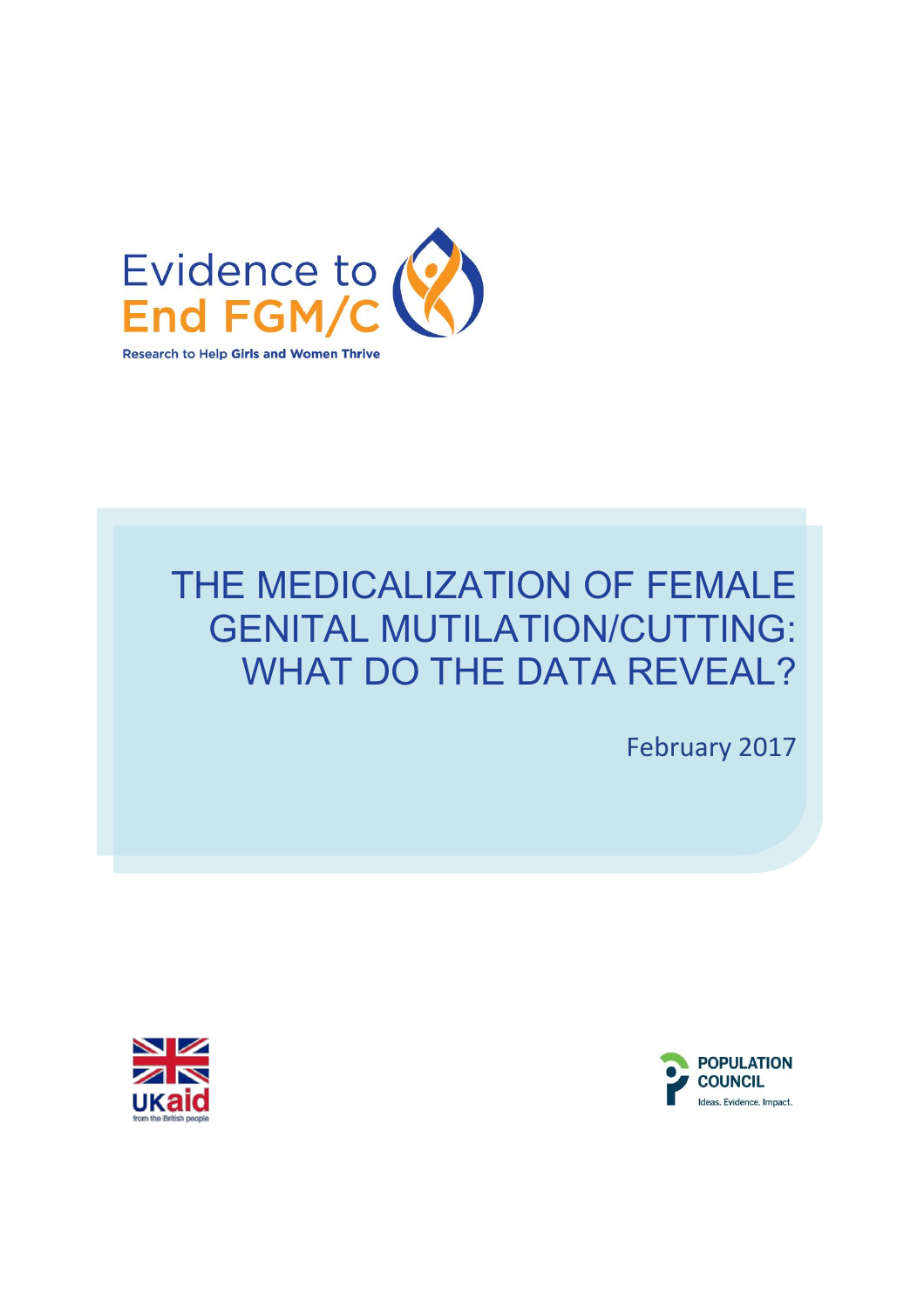# THE MEDICALIZATION OF FEMALE GENITAL MUTILATION/CUTTING: WHAT DO THE DATA REVEAL?

BETTINA SHELL-DUNCAN UNIVERSITY OF WASHINGTON

ZHUZHI MOORE CONSULTANT, POPULATION COUNCIL

> CAROLYNE NJUE POPULATION COUNCIL

> > FEBRUARY 2017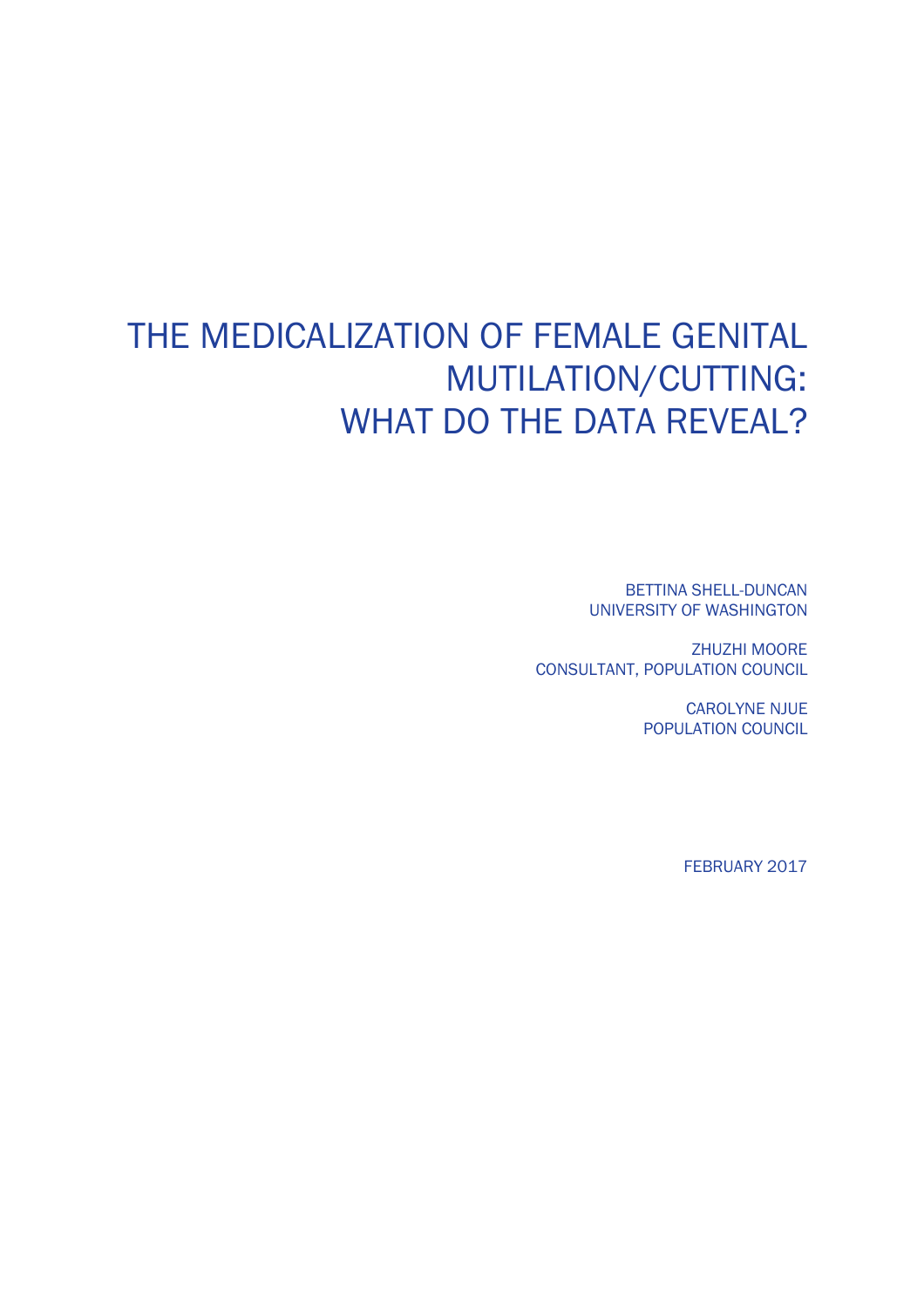The Evidence to End FGM/C: Research to Help Girls and Women Thrive generates evidence to inform and influence investments, policies, and programs for ending female genital mutilation/cutting in different contexts. Evidence to End FGM/C is led by the Population Council, Nairobi in partnership with the Africa Coordinating Centre for the Abandonment of Female Genital Mutilation/Cutting (ACCAF), Kenya; the Gender and Reproductive Health & Rights Resource Center (GRACE), Sudan; the Global Research and Advocacy Group (GRAG), Senegal; Population Council, Nigeria; Population Council, Egypt; Population Council, Ethiopia; MannionDaniels, Ltd. (MD); Population Reference Bureau (PRB); University of California, San Diego (Dr. Gerry Mackie); and University of Washington, Seattle (Prof. Bettina Shell-Duncan).



The Population Council confronts critical health and development issues—from stopping the spread of HIV to improving reproductive health and ensuring that young people lead full and productive lives. Through biomedical, social science, and public health research in 50 countries, we work with our partners to deliver solutions that lead to more effective policies, programs, and technologies that improve lives around the world. Established in 1952 and headquartered in New York, the Council is a nongovernmental, nonprofit organization governed by an international board of trustees. www.popcouncil.org



The University of Washington is one of the world's preeminent public universities. Our impact on individuals, our region, and the world is profound— whether we are launching young people into a boundless future or confronting the grand challenges of our time through undaunted research and scholarship. We turn ideas into impact and transform lives and our world. washington.edu

Suggested citation: Bettina Shell-Duncan, Carolyne Njue, and Zhuzhi Moore "The Medicalization of Female Genital Mutilation /Cutting: What do the Data Reveal?" February 2017," *Evidence to End FGM/C: Research to Help Women Thrive.* New York: Population Council.

© 2017 The Population Council, Inc.

Please address any inquiries about *Evidence to End FGM/C: Research to Help Women Thrive* to: Dr. Jacinta Muteshi, Project Director, *jmuteshi@popcouncil.org*.

Funded by:



This document is an output from a programme funded by the UK Aid from the UK government for the benefit of developing countries. However, the views expressed and information contained in it are not necessarily those of, or endorsed by the UK government, which can accept no responsibility for such views or information or for any reliance placed on them.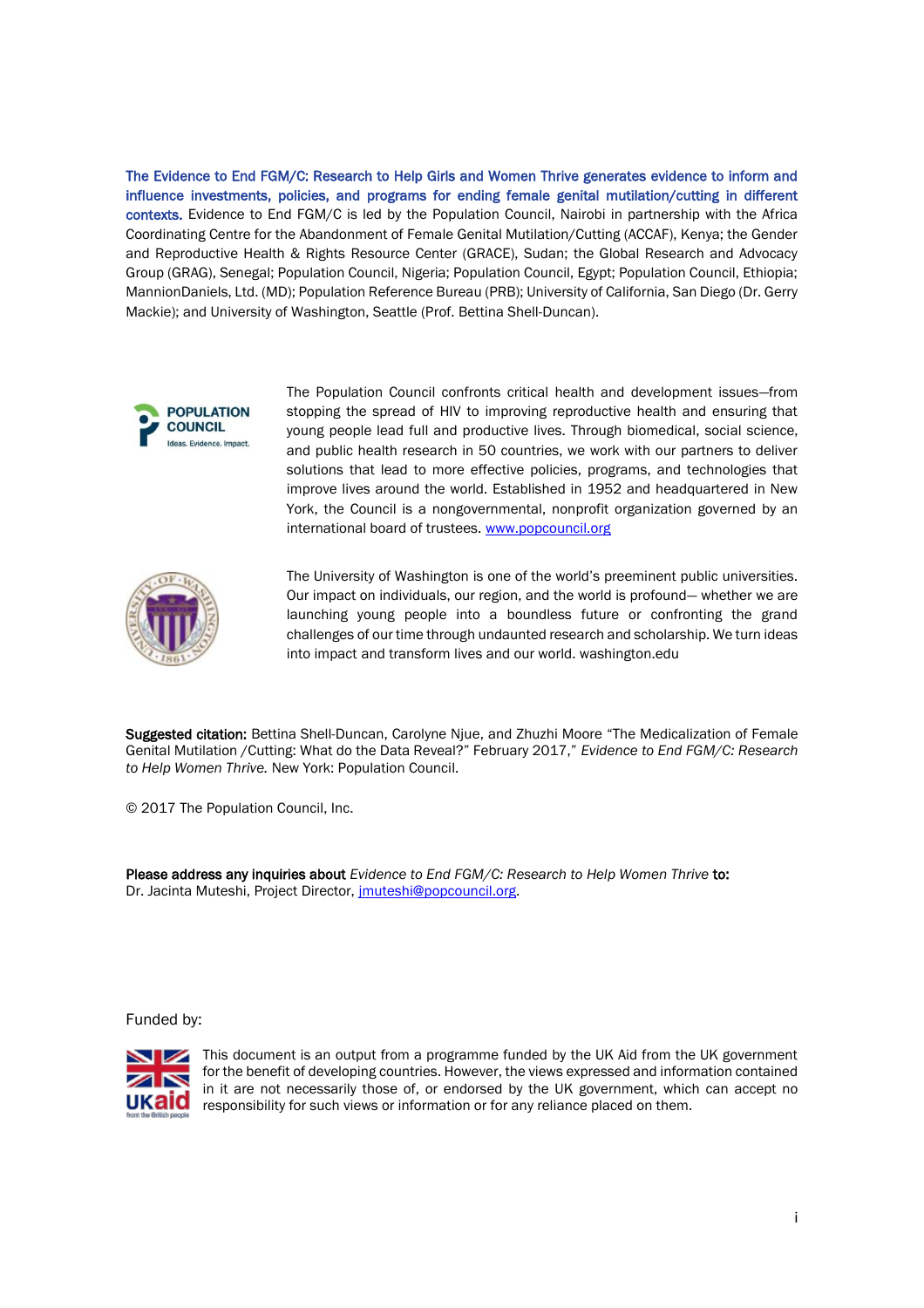## **CONTENTS**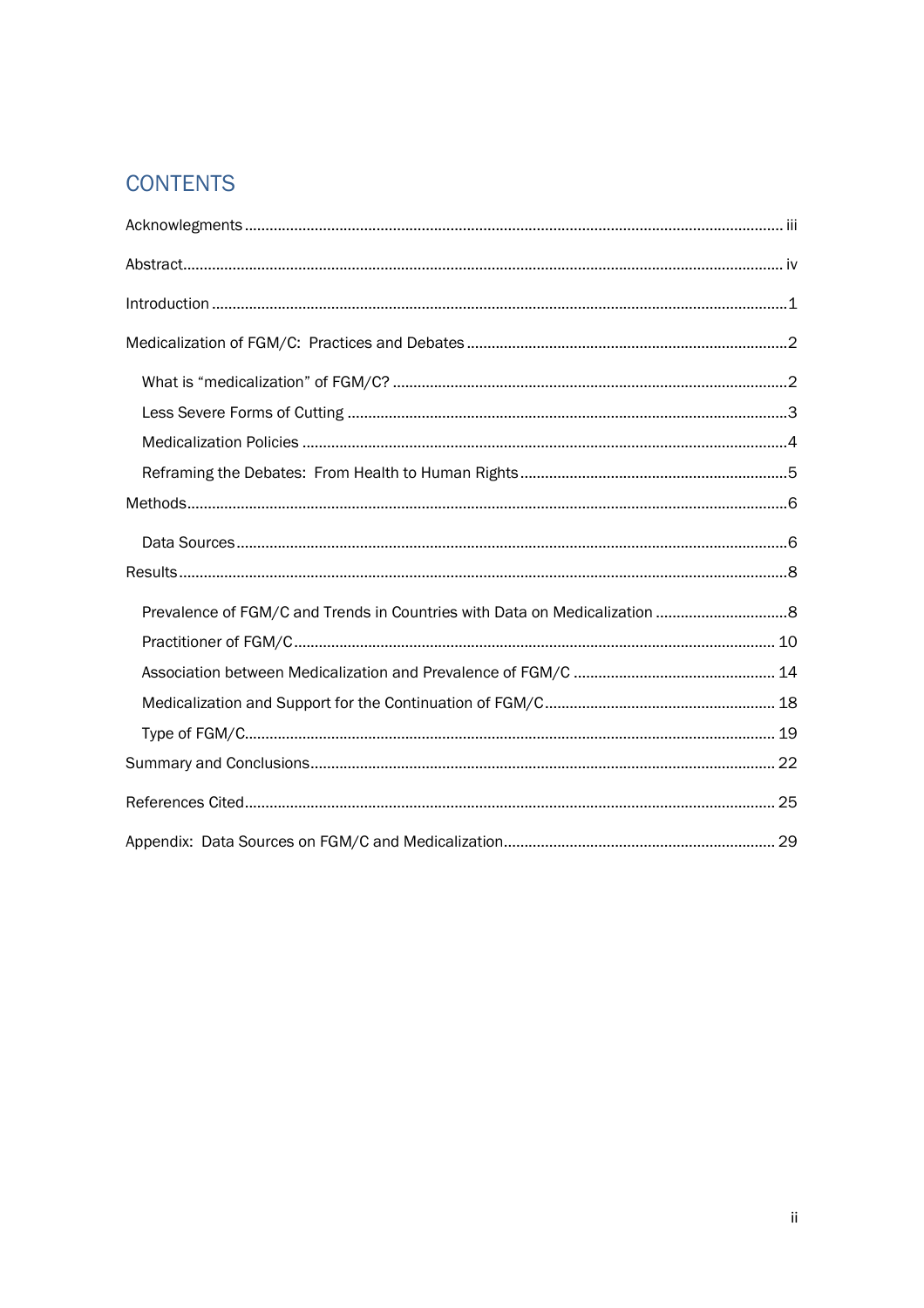### ACKNOWLEGMENTS

Funding for this work was provided by UK Aid and the UK Government through the Dfid funded project, "Evidence to End FGM/C: Research to Help Girls and Women Thrive," coordinated by Population Council. We would like to thank the UNICEF Khartoum office for providing data on the practitioner of FGM/C among daughters from the 2014 MICS survey conducted in Sudan.

We thank Reshma Naik at the Population Reference Bureau for providing the Illustrator file used to create the map in Figure 1. Matthew Dunbar at the Center for the Study of Demography and Ecology at University of Washington kindly updated this map. Corrine Mar from the Center for the Study of Demography and Ecology at University of Washington provided advice on presentation of the data, and helped prepare several figures.

Statistical support and grant administration through the Center for the Study of Demography and Ecology was supported by the Eunice Kennedy Shriver National Institute of Health and Human Development award number 5R24HD042828.

We thank Dr. Jacinta Muteshi and Dr. Otibho Obianwu for providing detailed review comments on earlier versions of this manuscript.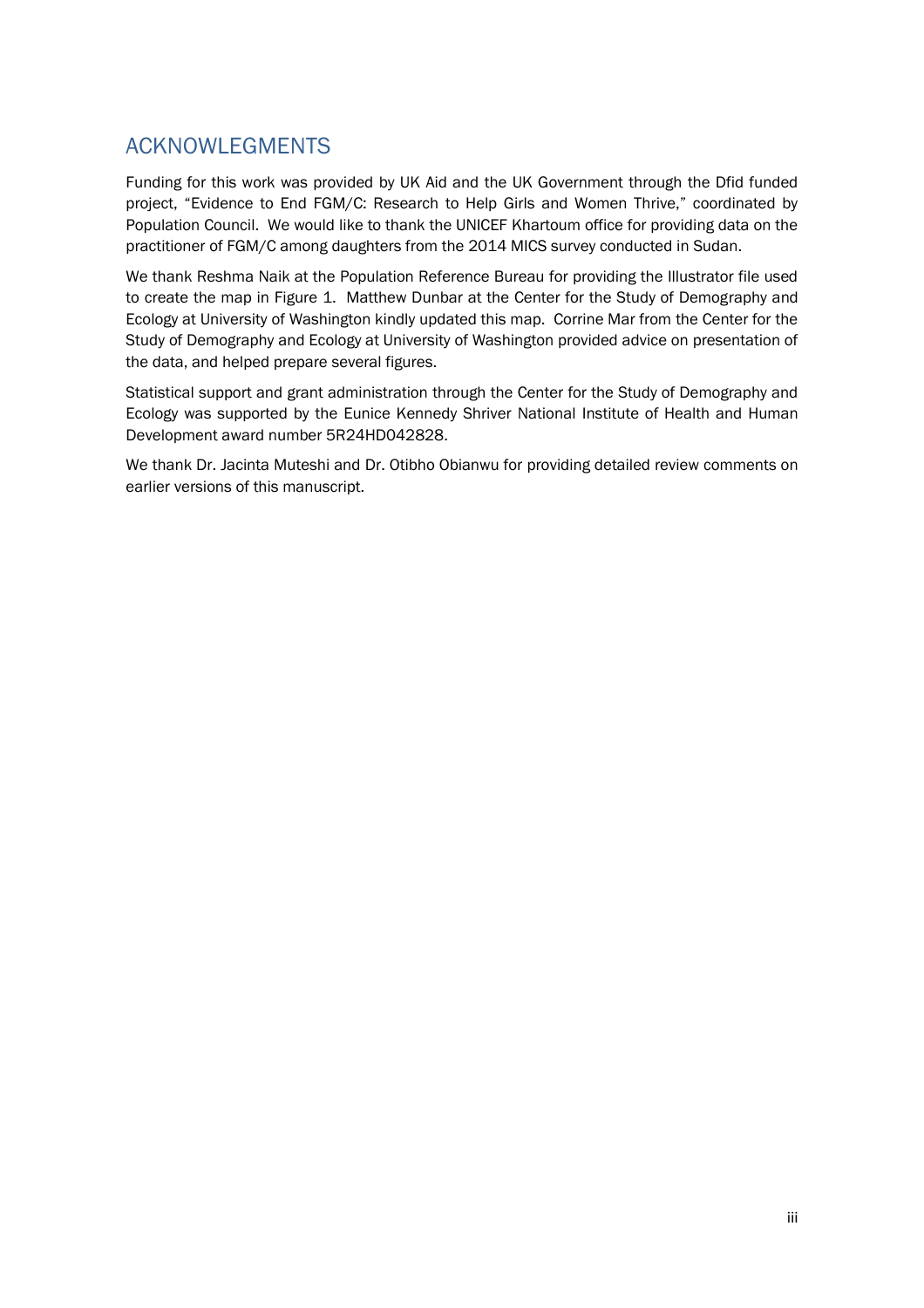### ABSTRACT

Medicalization is defined by the World Health Organization as "situation in which FGM is practiced by any category of health-care provider, whether in a public or private clinic, at home, or elsewhere" (WHO 2010: 2). Despite the emergence of international consensus that female genital mutilation/cutting (FGM/C) is a violation of human rights, a focus on medicalization remains salient because of concerns that in certain countries FGM/C continues to be performed by healthcare professionals, and may be impeding progress toward abandonment of FGM/C. In this paper we draw on nationally-representative survey data from 25 countries to address the following questions:

- What are the rates of decline in prevalence and support for FGM/C in countries with data on medicalization of FGM/C?
- What are the major patterns and trends in medicalization?
- What is the association between medicalization and prevalence of FGM/C?
- What is the association between medicalization and rates of abandonment of FGM/C?
- Does the availability of medicalized cutting options result in continued support for the practice of FGM/C?

Drawing on self-reported data on medicalization from women aged 15-49 in 25 countries, we find that 74% of women who have undergone FGM/C report having been cut by a traditional practitioner. 26% of women with FGM/C – totaling nearly 15 million women – report having been cut by a medical professional. Of these, 51% live in Egypt alone, and another 34% live in Sudan. Medicalization rates, defined as the percent of FGM/C performed by a medical professional (doctor, nurse, midwife, or other health care worker), are highest in 5 countries: Egypt (38%), Sudan (67%), Guinea (15%), Kenya (15%) and Nigeria (13%). Comparing data on mothers age 15- 49 and their daughters, rates of medicalization are rising substantially in all of these countries except Nigeria. Comparing data across all 25 countries, there is not a significant correlation between rates of medicalization and rates of decline in prevalence of FGM/C. There is also not a significant correlation between rates of medicalization and support for continuation of FGM/C. Although data are limited, it appears that medicalization is associated with a trend toward less severe forms of cutting (toward nicking). Further research is needed to control for possible confounding factors and explore a possible causal association. Limitations of the current data and directions for future research are also discussed.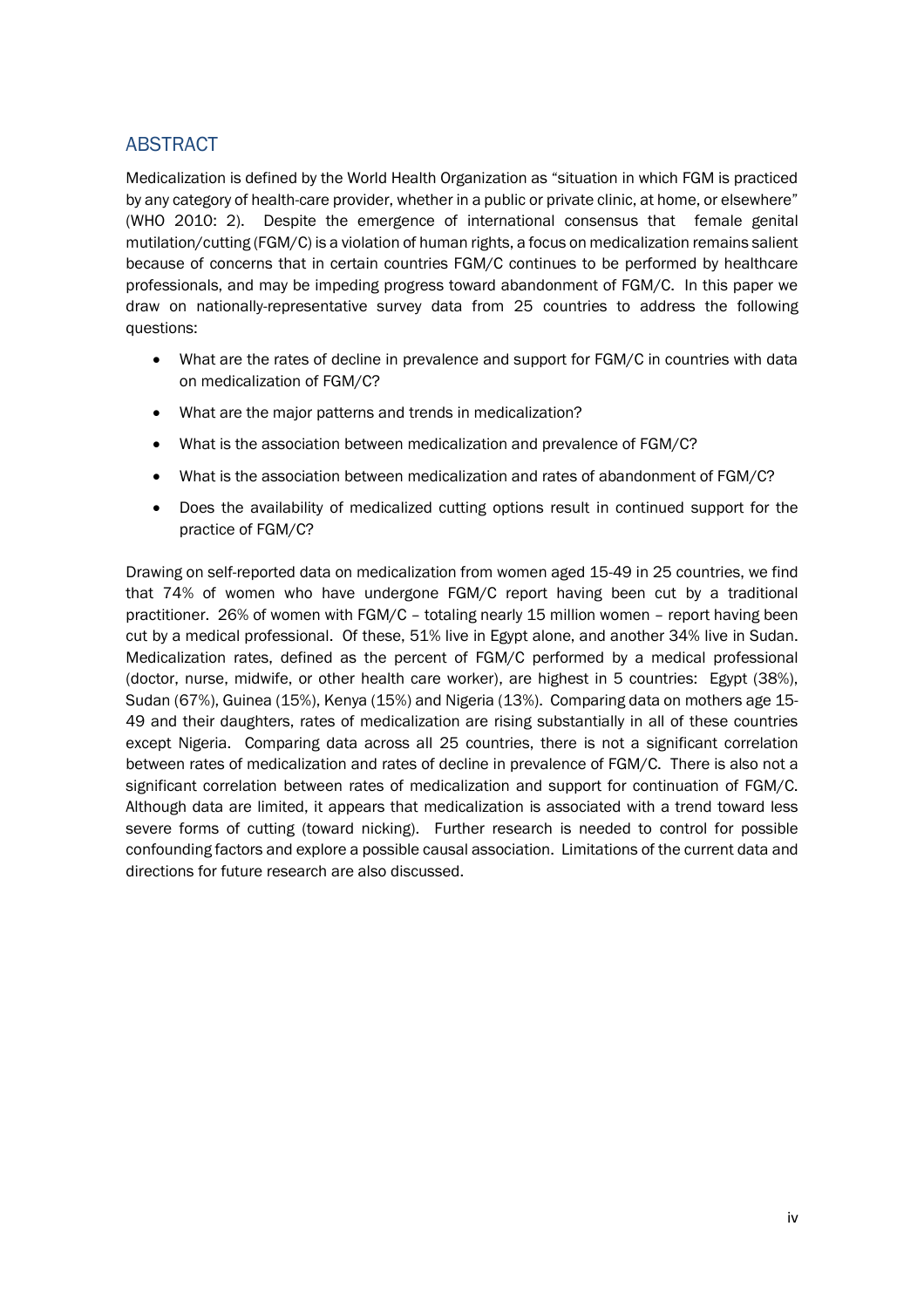### INTRODUCTION

Female genital mutilation/cutting (FGM/C) are procedures involving the partial or total removal of the external female genitalia for non-therapeutic reasons. These range from nicking the tissue surrounding the clitoris to the complete removal of the external genitalia. WHO (2008) has classified different types of FGM/C as follows: Type I (clitoridectomy) involves removal of all or part of the clitoris and/or the prepuce; Type II (excision) involves removal of the clitoris and the labia minora with or without removal of the labia majora; Type III (infibulation) involves removal of all of the external genitalia, and appositioning the labia to form a seal, leaving a pinhole opening for the passage of urine and blood; and Type IV, all unclassified forms, including nicking, pricking and piercing the skin covering or near the clitoris, but no removal of tissue (see WHO 2008 for subcategories, variations, and more details on the WHO typology). The practice has been document throughout countries extending from West to East Africa, through the Horn of Africa, and in parts of the Middle East, Southeast Asia and Africa. FGM/C has been documented by survey research among girls under the age of 12 living in Indonesia, and has been reported to exist in countries where prevalence data are lacking, including Columbia, Iran, India, Malaysia, Oman, Pakistan, and in migrant communities throughout the world originating from countries where FGM/C is practiced (Shell-Duncan et al., 2016). It has been estimated that worldwide more than 200 million girls and women have undergone some form of FGM/C (UNICEF, 2016), and approximately 3.6 million girls are cut each year (UNICEF, 2014).

Over the last four decades, global efforts to end female genital mutilation/cutting have intensified through combined efforts of international and non-governmental organizations, governments, religious and civil society groups. The international commitment to ending FGM/C was reaffirmed in 2012 when the UN General Assembly adopted a resolution calling for global efforts to end the practice. A wide range of intervention strategies have been implemented with the goal of accelerating abandonment of FGM/C. Initially, the most common approaches used information and education campaigns that sought to educate people about the adverse health outcomes associated with FGM/C. These approaches rested on the assumption that as people became increasingly aware of negative health risks, they would weigh this against the perceived positive aspects, and become motivated to abandon the practice (Muteshi and Sass, 2005). Increasingly health education campaigns were complemented by other strategies, such as retraining traditional circumcisers and compensating them for "handing over the knife" (Gosselin, 2000; WHO, 1999), along with more comprehensive strategies such as intergenerational dialogue programs that facilitate conversation and critical assessment of FGM/C among elder and younger members of practicing communities (UNICEF, 2010), holistic community education program that culminate in public declarations to abandon FGM/C (UNICEF, 2010), and alternative rites of passage programs that encourage upholding, and in some cases reviving, traditional ceremonial aspects of girls' initiation, but eliminating the cutting aspect of the ritual (Chege et al., 2001; Hernlund, 2000; for a fuller discussion of key intervention approaches for preventing FGM/C, see Johansen et al., 2013). Most, to some extent, include education on adverse medical risks.

An early comparative overview of data on practitioners of FGM/C from Demographic and Health Survey data drew attention to the "problem" that in certain settings FGM was being increasingly performed by medical personnel (Carr, 1997). It also characterized declines in FGM/C prevalence as "limited and slow," with the practice still supported by large segments of the population (Carr, 1997; see also WHO, 1999). This led to speculation that health approaches *motivated medicalization* more so than abandonment. Conjectures that medicalization may have counteracted efforts to end FGM/C and impeded progress toward abandonment have been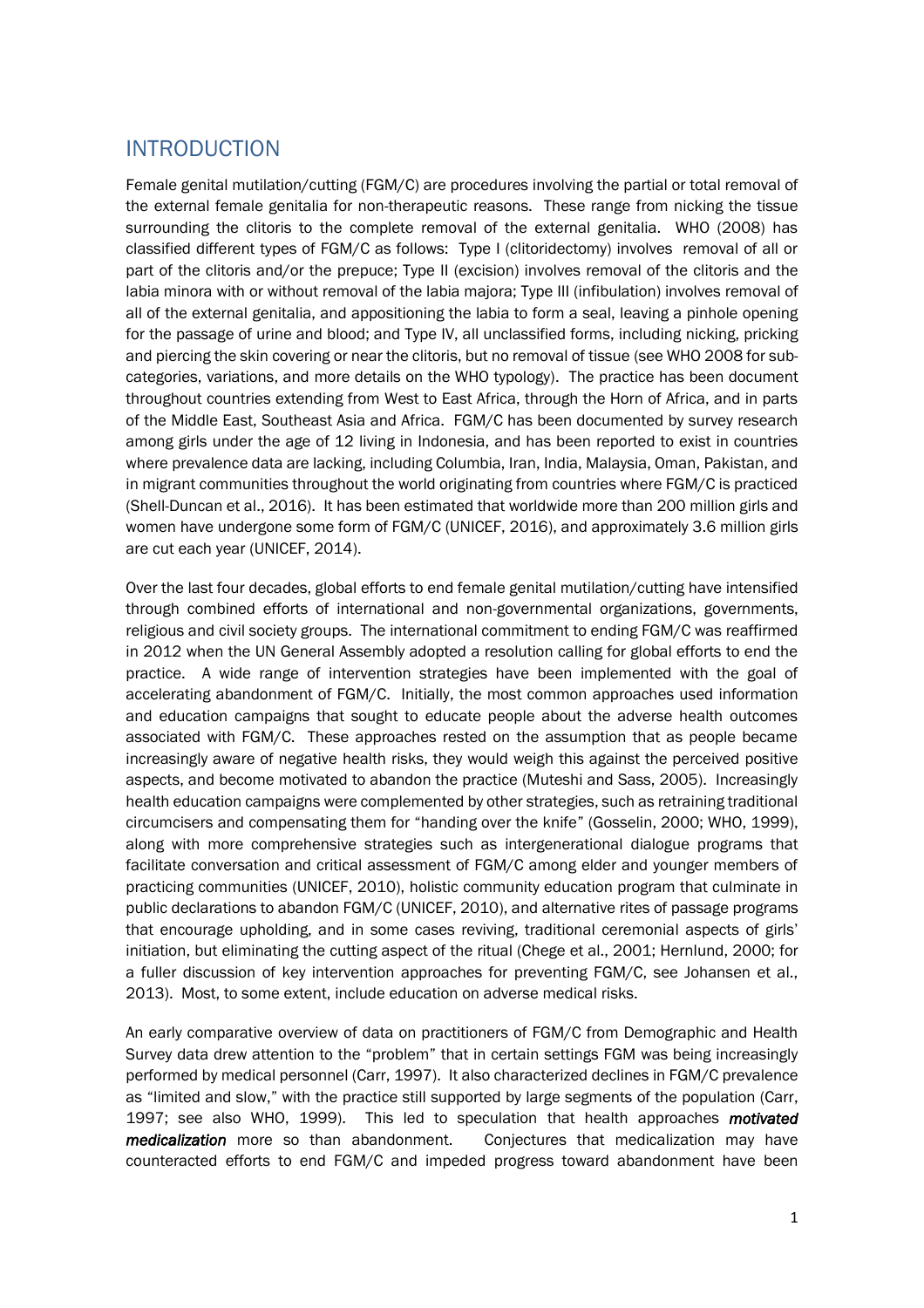repeated for decades. This claim has rarely been empirically investigated (Shell-Duncan, 2008; UNICEF, 2005; Christoffersen-Deb, 2005; WHO, 2010). At the same time, the perception that there is unacceptably slow progress toward abandonment of FGM/C has continued to be used to justify proposals calling for medicalization (e.g. Arora and Jacobs, 2016), and in some instances been posited to be a positive step toward abandonment of FGM/C (Gele et al., 2013). A 2001 critical review of the literature on medicalization concluded that there is not adequate reliable data to empirically evaluate these contested claims (Shell-Duncan, 2001; see also WHO 2008, 2010 and Johansen, 2011). In the 15 years since that review was published, this situation has changed, as a rich body of new data on medicalization has been generated.

#### What do the data reveal?

In this paper we examine the data on medicalization from nationally representative survey data from 25 countries, and examine patterns, trends and associations with changes in prevalence and support for FGM/C. We begin by defining the concepts referred to by the term "medicalization," updating current debates, and highlighting key questions that can be empirically investigated.

### MEDICALIZATION OF FGM/C: PRACTICES AND DEBATES

### What is "medicalization" of FGM/C?

Medicalization is defined by the World Health Organization as "situation in which FGM is practiced by any category of health-care provider, whether in a public or private clinic, at home, or elsewhere" (WHO 2010: 2). This definition was first adopted by the United Nations in a joint policy statement issued in 1997 (U.N. Joint Statement, 1997), and reaffirmed in an updated U.N. inter-agency statement from 2008 (WHO, 2008). In the literature, however, the term "medicalization" has been used more broadly, ranging from provisioning medical supplies for the surgical procedure to obtaining operations in clinics or hospitals by trained nurses or physicians (Shell-Duncan, 2001). One form of medicalization involves replacing traditional cutting instruments with sterile, disposable razors (Shell-Duncan, 2000; Shell-Duncan et al., 2010). Years ago in countries such as Kenya, Sudan and Somalia traditional circumcisers or traditional birth attendants were at times provided with surgical supplies such as anesthesia and prophylactic antibiotics (Gruenbaum, 1982; van der Kwaak, 1992; Shell-Duncan et al., 2000). Quite controversially, in several settings training programs for midwives or traditional birth attendants were expanded to include training on performing FGM/C, (UN, 1991 on Djibouti; van der Kwaak, 1991 and Valderrama, 2002 on Somalia). Greatest concern, however, has been voiced over the trend of replacing traditional circumcisers with medical professionals. This sparked debate as to whether FGM could, under certain circumstances, be carried out safely or whether to condemn all forms of the practice, "no matter how minimal" (Toubia and Izett 1998: 33). Additionally, evidence that FGM/C was being performed in healthcare facilities (sometimes referred to as "clinicalization") led to bans on the use of government-run clinics and hospitals in some countries (Obiora, 1997; Njeru and PATH, 1996).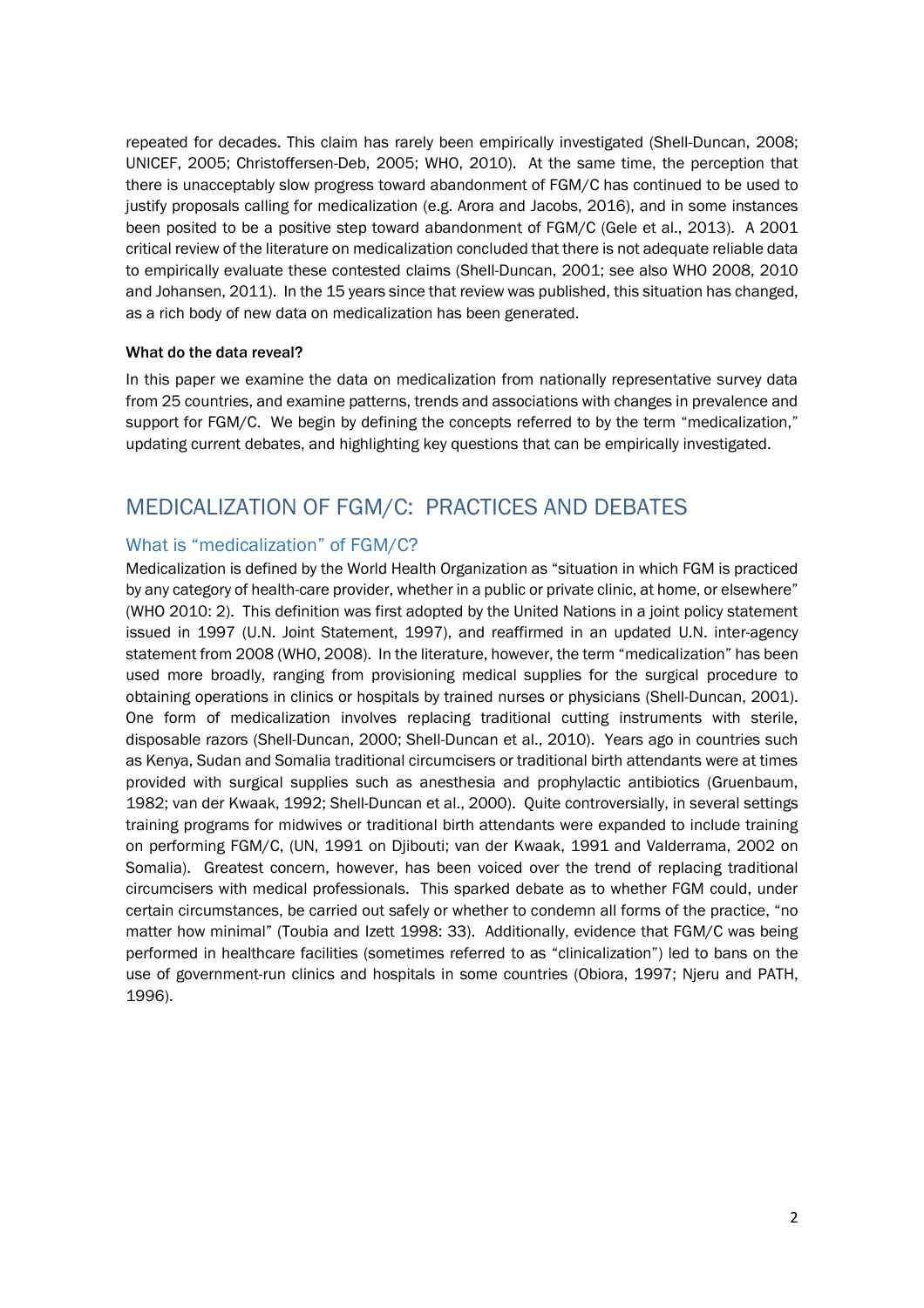#### Less Severe Forms of Cutting

Concerns over health risks associated with FGM/C have also led to advocacy for less severe forms of cutting. Orubuloye and colleagues (2000) reported that health professionals who performed FGM/C in Nigeria promoted nicking in lieu of clitoridectomy in order to reduce the risk of complications and drawing attention to their practice; the same phenomenon was reported in southwest Kenya (Njue and Askew, 2004). Proposals for restricting more severe forms of cutting but allowing less severe forms have had a long history, and have been implemented with varying degrees of success. Legal restrictions on the severity of cutting imposed by colonial governments in Sudan and Kenya were largely unsuccessful (Gruenbaum, 1982; Carr, 1997; Thomas, 2000). Similarly, in the 1970's, a recommendation by the Somali Women's Democratic Organization to replace infibulation with pricking performed in hospitals was not followed due to lack of "prior awareness" (Gele et al., 2013: 3). However, decades later, proposals for "sunna circumcision" preceded by health education, training for TBAs or other practitioners, and endorsements by religious leaders have garnered significant public support (Gele et al., 2013; Kaphle, 2000; Valderrama, 2002). The term "sunna" (Arabic for "tradition" or "duty") does not, however, does not appear to refer to a single or consistent form of FGM/C. It has been variably reported to describe nicking, piercing or scratching the skin covering the clitoris (Obiora, 1997: 370; Njue and Askew, 2004; WHO 2008), partial clitoridectomy (Shell-Duncan and Hernlund, 2000), or in other cases is appears to refer to all non-infibulating forms of FGM/C (Shell-Duncan, 2001; Gele et al., 2013). Less extensive forms of cutting have at times been endorsed by religious leaders and garnered support from some NGOs and medical practitioners who favor strategies that offer a "compromise for those not wishing to end FGM" (Awaken, December 2002: 6; see also Valderrama, 2000). These propositions have, however, been met with resolute opposition by international and professional organizations.

In parallel, during the 1990's, as European and North American countries received an increased number of immigrants from countries where FGM/C is practiced, some medical practitioners in host countries were faced with the novel challenge of treating patients who had undergone FGM/C, as well as the quandary of how to respond to parents' requests for "circumcision" not only for their newborn sons, but also daughters (Obiora, 1997; Coleman, 1998). It was in this context that some health care institutions began to draft proposals for offering FGM/C, which involved offering nicking (a form of Type IV FGM) as an intended substitute for Type III (Obiora, 1997; Coleman, 1998). Debates centered on whether this might represent a "compromise," balancing respect for the cultural values of parents and their families, while minimizing the potential medical risks for girls who might undergo this procedure. These proposals have been vehemently opposed by many activists. As these controversies played out in the media, they served to further ignite public outrage about the practice, and fuel heightened political action around the world (Coleman, 1998; Hernlund and Shell-Duncan, 2007; Shell-Duncan, 2001; 2008). Additionally, a voluminous body of literature interrogated numerous aspects of debates surrounding the medicalization of FGM/C, including the quality of the evidence on harmfulness of different forms of the practice (Obermeyer, 1999; 2003), the effects of medicalization on intervention efforts (WHO, 2010), and the bioethics of provision of FGM/C by health care professionals (Serour, 2013).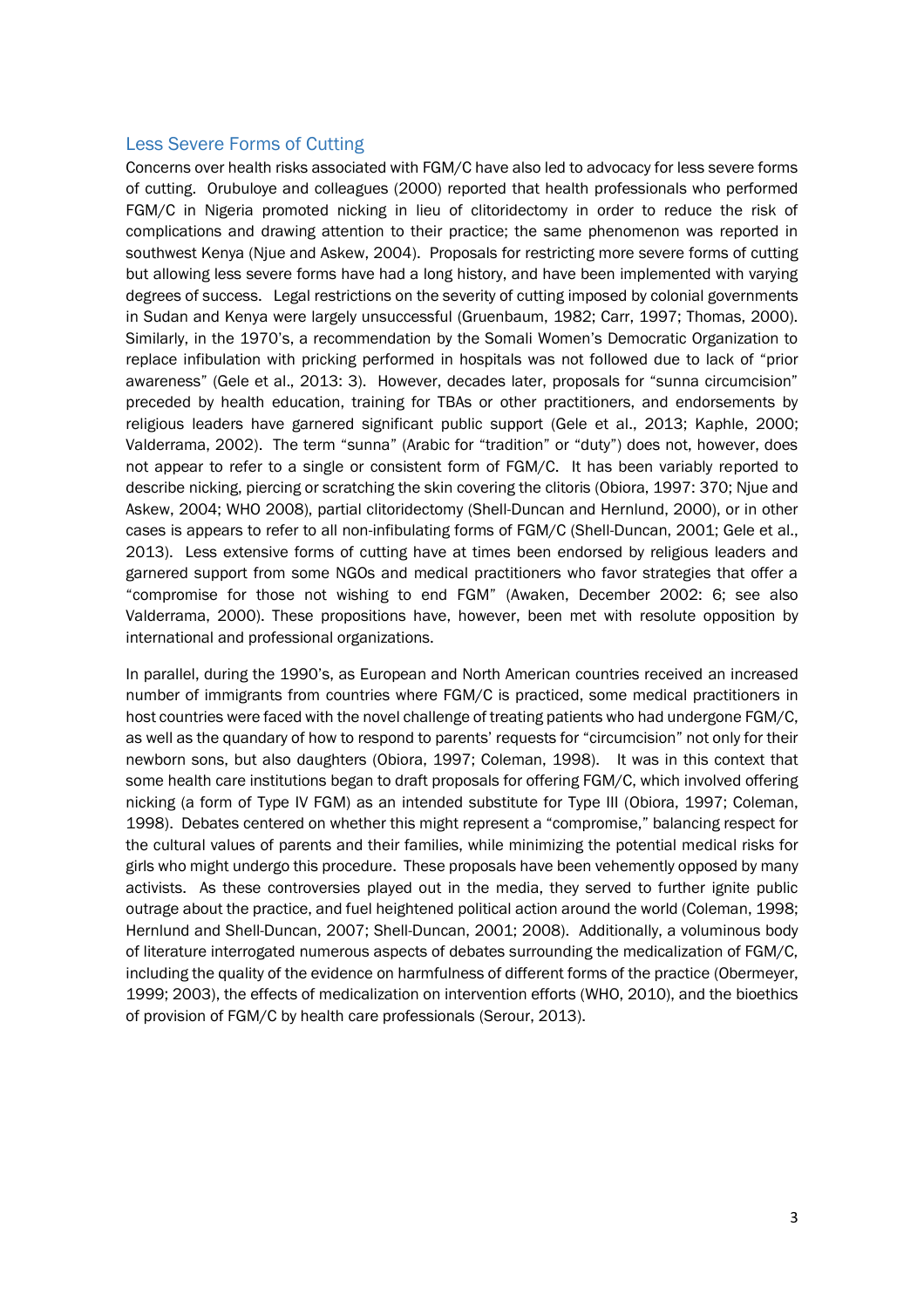#### Medicalization Policies

Egypt appears to be unique in terms of being the only African country to have formulated official policy to regulate, rather than ban, the medicalization of FGM/C. In an effort to improve the safety of what was viewed as an "inevitable practice" (Anonymous, 1996), the Ministry of Health issued a 1994 decree that lifted a 35-year ban on performing FGM/C in public hospitals. The Ministry asked state hospitals to set aside one day a week for performing FGM/C "by trained physicians under hygienic conditions" (Refaat, 2009: 1385). This policy came under intense scrutiny that same year when the news network CNN aired a documentary showing the circumcision of a 9-yearold girl from Cairo (Refaat, 2009). The film spurred an outcry from activists that led to the reversal of this policy, and as a result the policy was reversed to banning FGM/C in both state and private hospitals. A "loophole", however, allowed for "medically necessary circumcision" (Modreck and Liu, 2013: 922), and was not closed until 2007, in the wake of public outrage over the FGM-related death of an 11-year-old girl. An ensuing Ministerial Decree prohibits doctors, nursing staff or others from performing FGM/C, whether in governmental or nongovernmental hospitals (UNFPA, n.d.). This decree was bolstered by the adoption of a 2008 law making FGM a crime punishable by imprisonment or fine. A hospital-based study revealed that, despite the law, health care personnel have continued to perform FGM/C (Rasheed et al., 2011). The first criminal case, brought against a doctor accused of being responsible for the FGM-related death of a 12-year-old girl, aimed to discourage Egyptian doctors from conducting "the endemic practice" (Kingsley, 2014). The trial ended in an acquittal of the accused doctor, and media reports speculated that the publicity surrounding the trial may have served to drive the medicalized practice underground (Kingsley, 2014). In January 2015, the first successful FGM-related prosecution took place, convicting a doctor of involuntary manslaughter for his role in the death of a 13 year old girl and sentencing him to 2 years and 3 months in prison (Michaelson, 2016). In 2016 the law banning medical professionals from performing FGM in either state or privately-run clinics was amended to raise the maximum sentence from 3 to 15 years in prison (Sirgany, 2016).

Egypt is not alone in specifically criminalizing medicalization of FGM/C. Currently 27 countries in Africa and the Middle East where FGM/C is practiced have banned it by law or constitutional decree (Shell-Duncan et al., 2016). In at least 6 of these countries (Burkina Faso, Cote d'Ivoire, Egypt, Eritrea, Mauritania, and Senegal), the criminal code specifies an elevated penalty (prison and/or fine) specifically for medical personnel who perform FGM/C, in addition to the possibility of suspending their licenses (Shell-Duncan et al., 2013).

Staunch opposition to medicalization is also now supported by professional medical organizations around the world, including the International Federation of Gynecology and Obstetrics (FIGO), which passed a resolution in 1994 at its General Assembly opposing the performance of FGM/C under any circumstances, in health establishments or by health professionals (Budiharsana, 2004, cited in WHO, 2008). A dissenting view was expressed by the American Association of Pediatrics (AAP), who issued a revised policy statement in 2010 that proposed allowing pediatricians to perform the "nicking" form of FGM/C (AAP, 2010). The sharp criticism led to the subsequent retraction of this statement. A media report that the Royal Australian and New Zealand College of Obstetricians and Gynaecologists (RANZCOG) was considering a proposal similar to that of the AAP sparked a public outcry that led to the organization issuing a press release stating unequivocally that they do not support medicalization (Mathews, 2011; Askew et al., 2016). Thus, policy around the globe is now aligned with opposition to all forms of medicalization.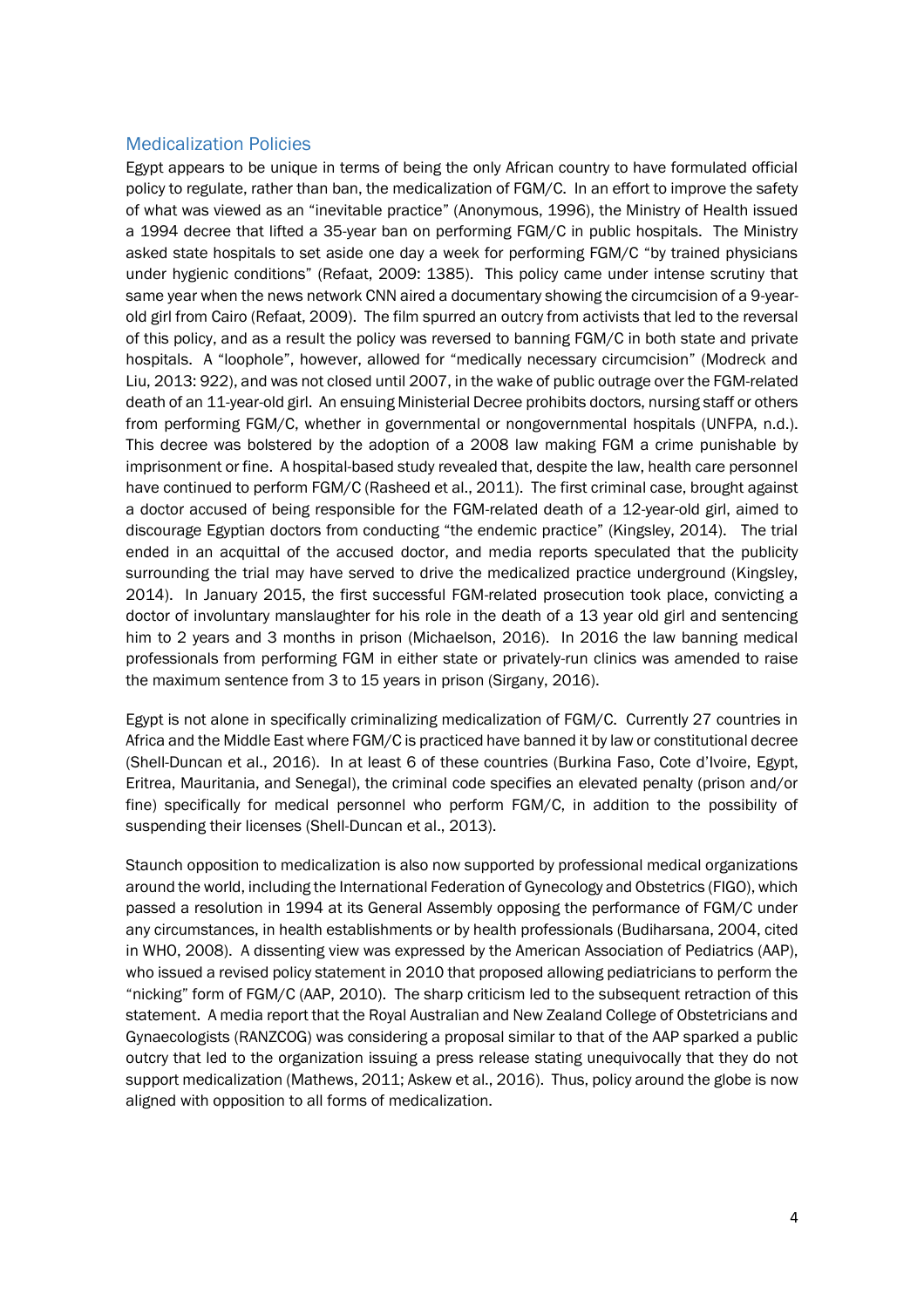#### Reframing the Debates: From Health to Human Rights

Efforts to reduce the medical risks by improving the sanitary conditions under which FGM/C is performed, improving the competency of practitioners, or by reducing the severity of cutting has been described as "temporary transitional measures" for those not yet ready to abandon FGM/C, also known as harm reduction (Obiora, 1997; Valderrrama, 2002; Shell-Duncan, 2001; Gele et al., 2013). The growing consensus surrounding the definition of FGM/C as a human rights violation, however, underscored that concerns are not limited to the degree of harm or minimizing health risks, but rather extend to broader rights claims surrounding child protection, consent, bodily integrity, and discrimination against women. The belief that campaign messages on medical risks may encouraged people to turn to trained medical practitioners rather than abandon the practice contributed to critiques and reappraisal of the health framework for opposing FGM/C. As medicalization debates unfolded through the 1990s, there were fundamental revisions in the framework for opposing FGM/C, shifting from a focus on health to human rights (Boyle, 2002; Shell-Duncan, 2008). This shift was linked to pivotal historical changes in the global movement to fight violence against women (VAW) through international law, and the classification of FGM/C as a form of VAW, alongside rape and sexual abuse in war, trafficking of women, domestic violence (Boyle, 2002; Coomaraswamy, 2004; Shell-Duncan, 2008). Alliance with the violence against women movement has thrown into sharp relief the broader implications of the human rights framework (Shell-Duncan, 2008). Drawing analogies between FGM and domestic violence, one commentator at Radhika Coomaraswamy's 2004 keynote address on human rights remarked, "How can medicalization of FGM ever be thought of as a solution?...What degree of wife battery would ever be acceptable?" Nonetheless, advocacy for less severe cutting as a "compromise" solution was continued in a recent essay by bioethicists Arora and Jacobs (2014), who argued for acceptance of "*de minimis*" procedures that do not carry long-term medical risks. In a responding commentary, Askew and colleagues (2016:620) noted that "the expectation that a 'minor' genital cut will prevent more severe forms of FGM at a later stage is an unproven assumption."

International consensus has emerged regarding the definition of FGM/C as a human rights violation. African nations have become signatories on regional human rights instruments that explicitly condemn FGM/C (such as the Protocol on the Rights of Women in Africa, also known as the "Maputo Protocol," ratified in 2005), and the language of human rights became increasingly codified in national laws and constitutions, and as an (Boyle, 2002; Shell-Duncan, 2008; Shell-Duncan, 2013). On December 20, 2012, the United Nations General Assembly adopted a Resolution on Intensifying Global Efforts for the Elimination of Female Genital Mutilation [A/RC.3/67/L.21/Rev.1]. Its adoption reflects universal agreement that FGM/C constitutes a violation of human rights, and that all countries should take action to end the practice "committed within or outside a medical institution, and to take all necessary measures including enacting and enforcing legislation to prohibit FGM and protect women and girls from this form of violence, and to end impunity" [A/RC.3/67/L.21/Rev.1].

Despite international consensus that FGM/C is a violation of human rights, debates have continued regarding how this framework will inform the formulation and implementation of policy or intervention strategies. Nonetheless, a focus on medicalization remains salient because of concerns that in certain countries FGM/C continues to be performed by healthcare professionals, and may be legitimating the practice and impeding progress toward abandonment (Doucet et al., 2017).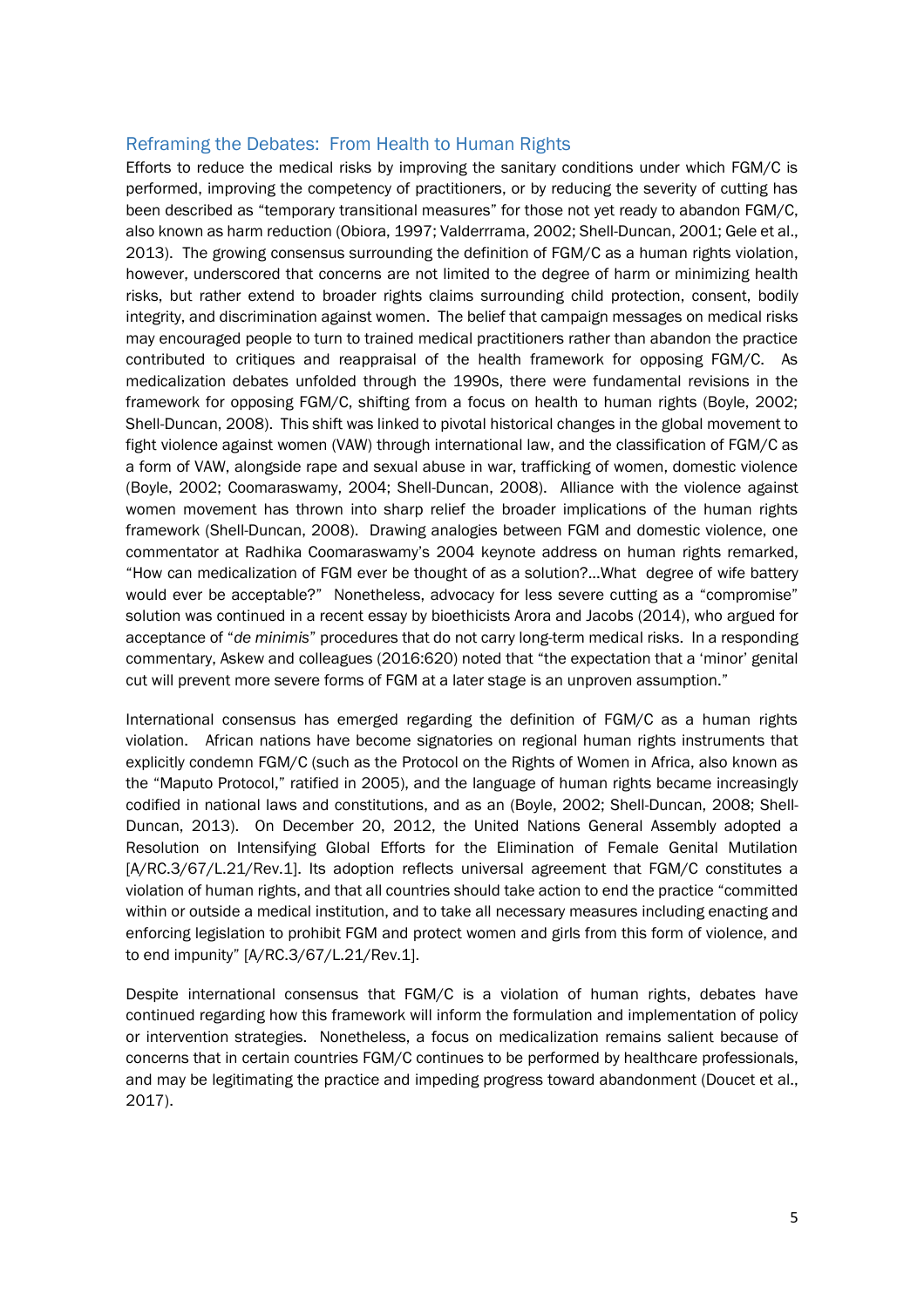The key questions we ask are:

- What are the rates of decline in prevalence and support for FGM/C in countries with data on medicalization of FGM/C?
- What are the major patterns and trends in medicalization?
- What is the association between medicalization and prevalence of FGM/C?
- What is the association between medicalization and rates of abandonment of FGM/C?
- Does the availability of medicalized cutting options resulted in continued support for the practice of FGM/C?
- Is there an association between medicalization and shifts in the severity of cutting?

### **METHODS**

### Data Sources

This study analyzes data on FGM/C available from nationally-representative data from 25 countries in Africa and the Middle East that include information on medicalization. In the past 20 years, reliable data have been generated through several major household surveys: the Demographic and Health Surveys (DHS), the Multiple Indicator Cluster Surveys (MICS) and the Sudan Household Health Surveys (SHHS). A module on FGM/C was first developed for the DHS survey administered in northern Sudan in 1989-90. Since that time, the FGM/C module has been refined and standardized for both DHS and MICS surveys, and it has now been administered in 29 countries in Africa and the Middle East. Nearly all surveys ask women of reproductive age (15-49 years) about their own FGM/C status, as well as the type of cutting performed and by whom. Women with at least one living daughter are also often asked the same questions about at least one daughter, usually the most recently cut daughter or, in the most recent surveys, all daughters. The survey also asks women their opinion as to whether the practice of FGM/C should continue. For this paper, we analyze data from 26 countries with complete data on the type of FGM/C performed on women and daughters and/or the person who performed FGM/C. Details of the data sources are summarized in Appendix 1.

Data were drawn from the final reports prepared by UNICEF on MICS data or ORC Macro on DHS data. Additional information on the Sudan 2014 DHS was obtained from a detailed UNICEF (2016) report prepared by Dr. Macoumba Thiam, and data on the practitioner of FGM/C among daughters in Sudan were provided by UNICEF Sudan. Some figures on practitioners of FGM/C or type of FGM/C were not available in final reports, but were obtained from the UNICEF 2013 report; these were Benin DHS 2006, Cameroon DHS 2004, Chad MICS 2010, Guinea-Bissau MICS 2010, Iraq MICS 2010, and Togo MICS 2010. The data reported throughout are the weighted results. Data analyzed here were double-checked for accuracy.

Self-reported data were drawn from a random sample of women between ages 15 and 49; in the Egypt 2014 MICS survey responses were elicited only from ever-married women. Data on daughters were reported by their mothers. Data on support for continuation of FGM/C was obtained from women who positively replied to a question about having ever heard of FGM/C. Questions on practitioners of FGM/C on women or on their daughters vary in form across different surveys, and survey reports compile categories in different forms. In many instances data on health personnel are divided as: doctor and nurse/midwife/other health worker. Data on traditional circumcisers are often categorized as traditional practitioner and other traditional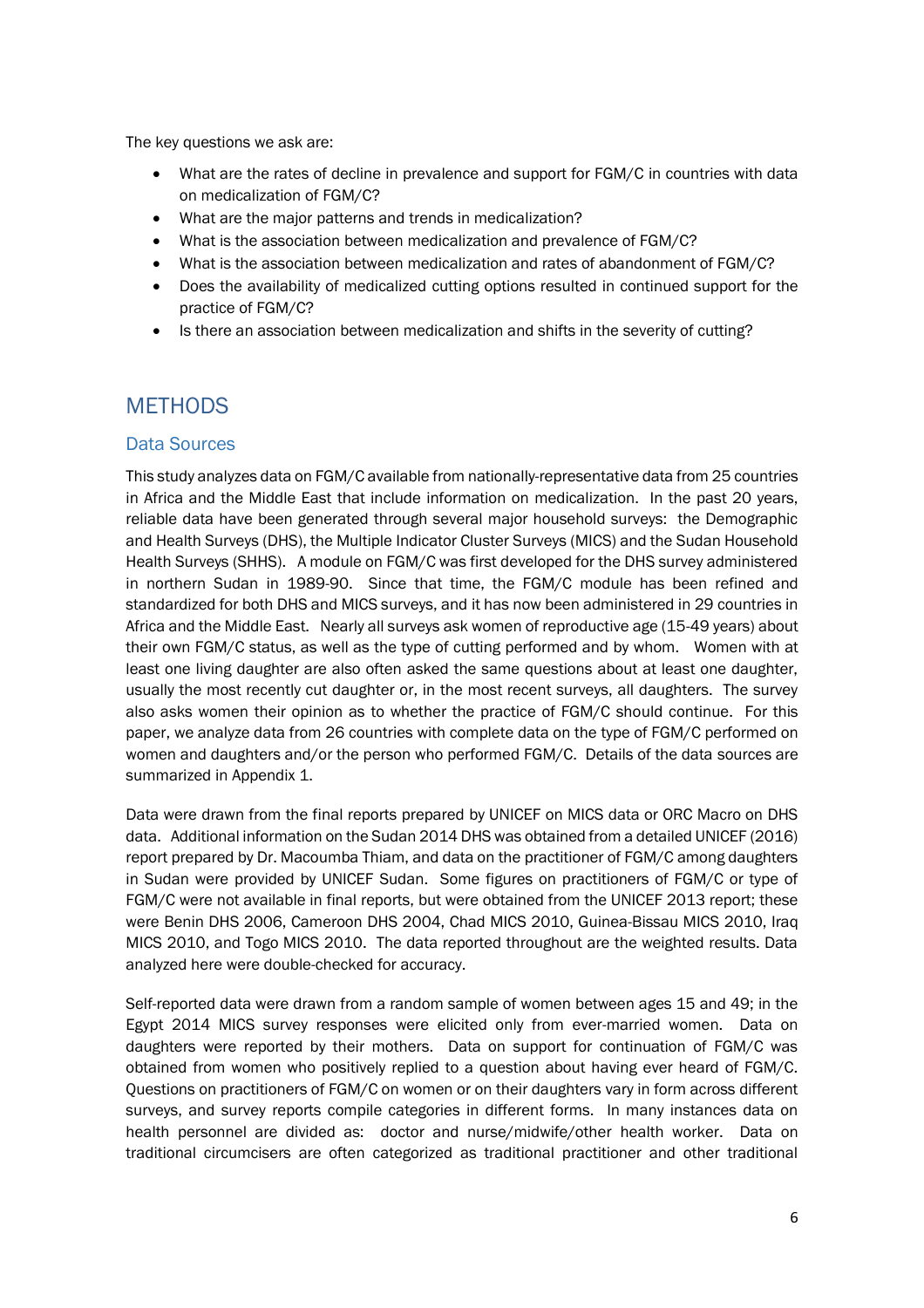practitioner. Some surveys have unique categories. For instance, the Egypt 2013 survey asks about the three categories (daya, barber, and ghagarie) that are found only in the Egypt FGC module. Data from The Gambia and Yemen are reported in only two categories: health personnel and traditional practitioners. To allow comparisons across countries, we group practitioners into the two larger categories: traditional practitioners and health personnel. Data on practitioners among daughters were collected in Cameroon (DHS 2004), but figures were based on fewer than 25 unweighted cases and were suppressed from the analysis. Data on type of practitioner of FGM/C was not included in the DHS 2013-14 report for Togo, but figures from the 2010 MICS survey are available for women, but not daughters. The report on the 2015-16 Tanzania DHS/MICS survey does not report information on practitioners of FGM/C. Therefore, we draw on information on practitioners from the 2010 Tanzania DHS.

Data on type of FGM/C are routinely obtained regarding women (self-report) and daughters (reported by their mothers). Most surveys record type in 4 categories: 1) cut, no flesh removed (corresponding to nicking, a type IV FGM), 2) cut, flesh removed (corresponding roughly to Type I and Type II FGM), 3) sewn closed (indicating Type III FGM, or infibulation) and 4) don't know/unsure. In French language reports the term fermé (closed) is used, rather than "sewn," and captures a form of Type III FGM known a sealing, where adhesion of the labia minora or majora occurs without suturing. The Nigeria 2013 DHS survey module inquired about three forms of cutting that are categorized as "unclassified" or Type IV FGM in the WHO 2008 typology (angurya, which is scraping the tissue surrounding the genital orifice, gishiri cuts, and use of corrosive substances). Three surveys differentiate only infibulating from non-infibulating forms of FGM (Benin DHS 2011-12, Cote d'Ivoire DHS 2011-12, and Kenya DHS 2014). In Yemen (DHS 2013) "sewn closed" was not offered as a response choice on type for either women or daughters, presumably because it is not practiced in this country. Data on type of FGM/C were obtained from women in Sudan (DHS 2014), but not reported, and were not collected regarding daughters in Sudan. Data on type of FGM/C among daughters were obtained in Central African Republic and Togo, but figures were based on fewer than 25 unweighted cases and were suppressed from the analysis. No data on type were collected on either women or daughters in Egypt (2014 DHS), The Gambia (2013 DHS) and Iraq (MICS 2011), nor among daughters in Burkina Faso (MICS/DHS 2010), Niger (DHS 2013) and Sierra Leone (DHS 2013). In Mali 26% reported that they don't know or are unsure of their FGM/C type, reportedly because they were cut at very early ages (73% of women in Mali reported being cut before age 5). In Nigeria 26% of women reported that they don't know or are unsure of their FGM/C type. It is not clear if these were women who then reported to have undergone an unclassified form of FGM/C.

The US Census Bureau's International Data Base provides midyear population estimates by fiveyear age cohorts by country. To estimate the total number of women between ages 15 and 49 cut in any one country, we tally the total number of women in this age range in the year that the most recent DHS or MICS survey was conducted, and multiply the number by the prevalence of FGM/C among women 15-49 (based on self-reported FGM/C status). The total number of women cut by health practitioners estimated by multiplying the total number of women cut by the medicalization rate. Pearson correlation was computed to assess the significance of the association between rates of medicalization and other key factors: prevalence in FGM/C, rates of change in the prevalence of FGM/C, support for the continuation of FGM/C and trends in change in type of FGM/C between mothers and daughters.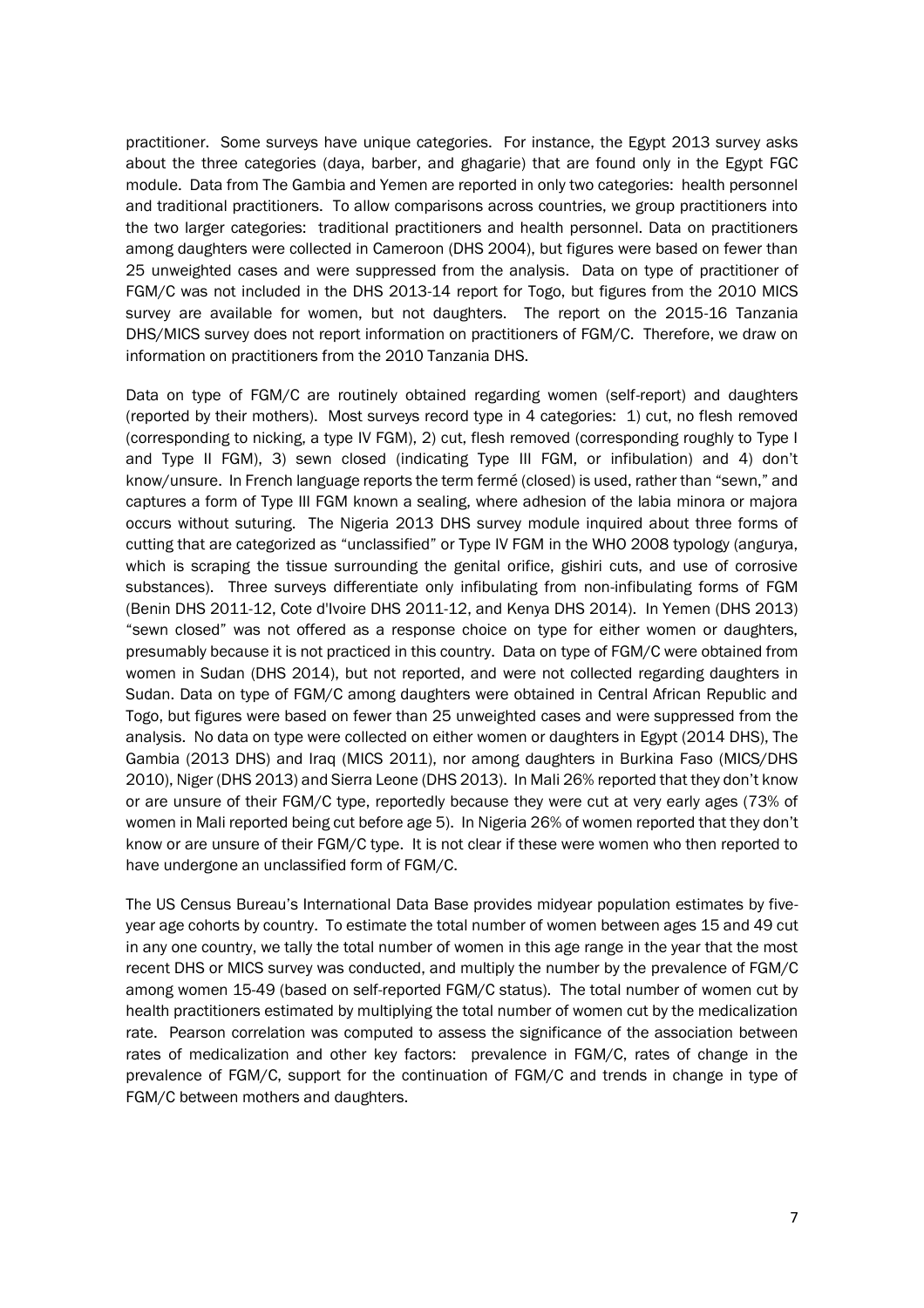### RESULTS

### Prevalence of FGM/C and Trends in Countries with Data on Medicalization

Figure 1 shows countries where FGM/C has been measured in national-representative surveys of women ages 15-49, revealing national prevalence rates ranging from as low as 1% (Uganda, Cameroon) up to 98% (Somalia).



#### Figure 1. Prevalence of FGM/C among Girls and Women 15-49, by Country

We first ask, is there evidence of reductions in prevalence of FGM/C in countries with data on medicalization? We analyze the data on prevalence of FGM/C in two ways. First, we examine trends across 5 year age cohorts, and second, we calculate the percent change from oldest to youngest cohort.

Examining trends across age cohorts, it is possible to detect trends in the prevalence of FGM/C and identify where the change has begun to take place. Examining data on trends in prevalence in all countries with survey data on medicalization, there are four major patterns. First, there are countries where the national prevalence is 4% or lower: Cameroon (1%), Ghana (3.8%), Niger (2%), Togo (3.9%), and Uganda (1%); in each of these countries the prevalence in the youngest age cohort (15-19 year olds) had dropped below 2%, indicating that the practice en route to being eliminated. Second, in countries where the national prevalence is 5% or higher (ranging from 7.3% in Benin to 96.9% in Guinea), there are 5 countries where there is no detectable change in unadjusted prevalence across age cohorts; these countries are The Gambia, Mali, Guinea-Bissau, and Somalia, Djibouti. In six countries, trends across age cohorts reveal a steady decline in prevalence across age cohorts, dropping (declines of 5 percentage points or more going back 3 or more age cohorts). These countries, shown in Figure 2 (top panel), are Cote d'Ivoire, Central African

<sup>(</sup>Updated from Shell-Duncan et al., 2016)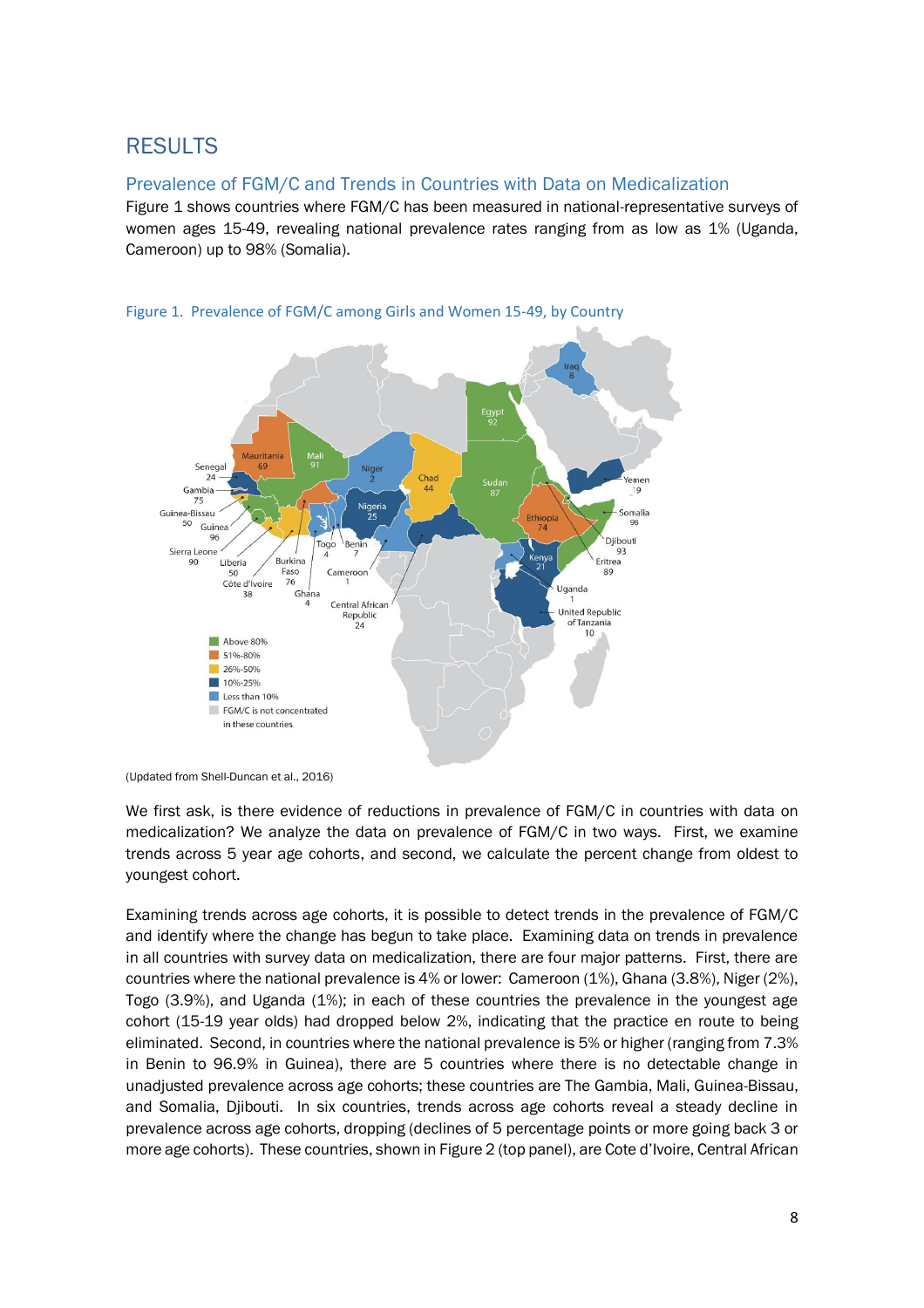Republic, Nigeria, Kenya, Burkina Faso and Liberia. In seven countries there are declines in prevalence in the most recent age cohorts, possibly reflecting the beginning of the process of abandonment. These countries, shown in Figure 2 (bottom panel), are Iraq, Guinea, Senegal, Chad, Yemen, Egypt and Mauritania.





Data on prevalence in the oldest (45-49 years) and youngest (15-19 years) are also used to compute the percent decrease between prevalence. The data, shown in Table 1, percent change in prevalence of FGM/C varies a great deal, with the largest percent decrease seen in Benin (83%), Togo (82%), Cameroon (80%) and Kenya (72%).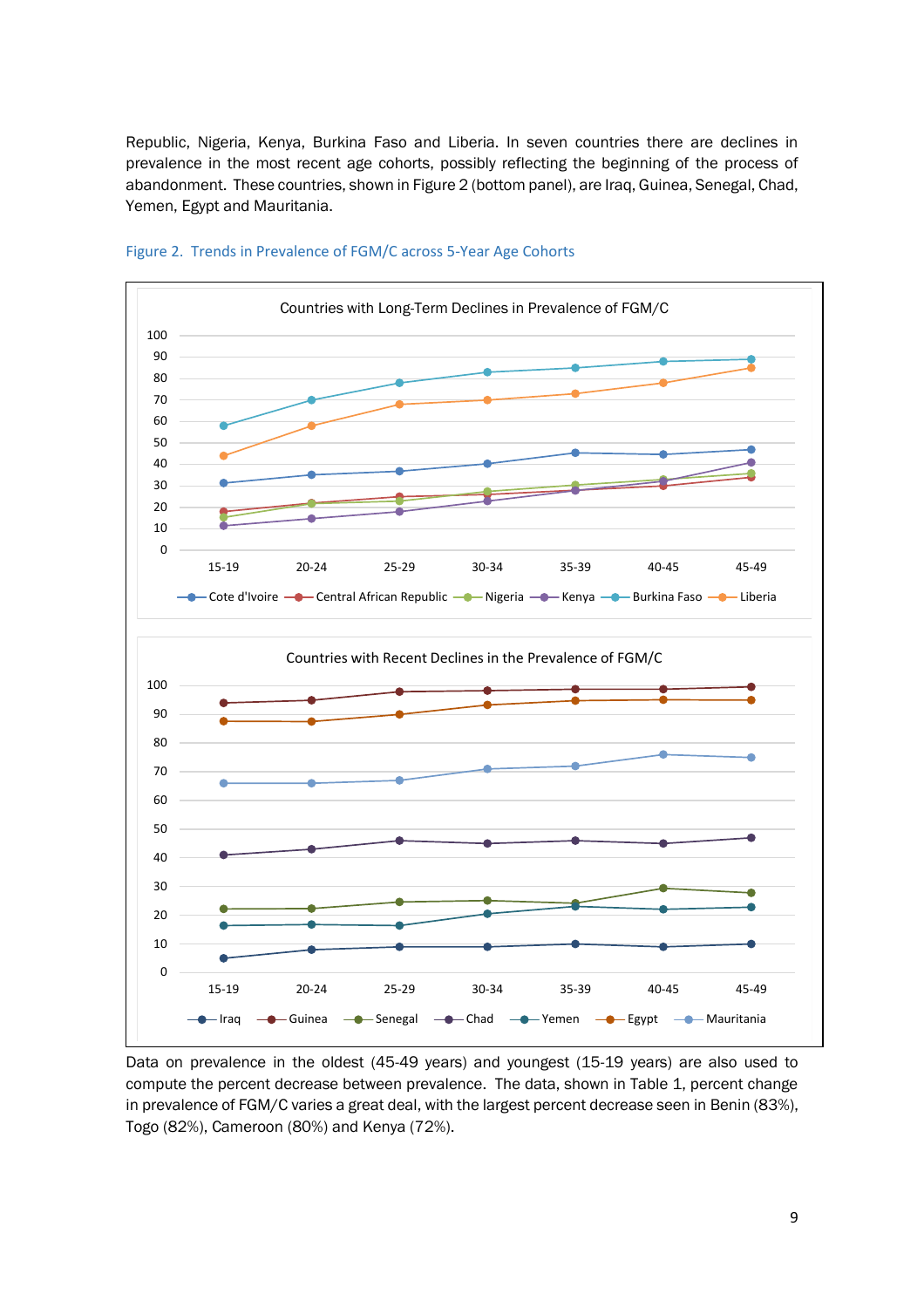|                             |               |                |               | <b>Percent Decrease</b> |
|-----------------------------|---------------|----------------|---------------|-------------------------|
|                             | Prevalence of | Prevalence     | Prevalence    | (between oldest and     |
| Country                     | FGC (15-49)   | FGC 15-19      | FGC 45-49     | youngest cohorts)       |
| Benin                       | 7             | $\overline{2}$ | 12            | 83.3                    |
| <b>Burkina Faso</b>         | 76            | 58             | 89            | 34.8                    |
| Cameroon                    | $\mathbf{1}$  | 0.4            | $\mathcal{P}$ | 80.0                    |
| Central African Republic    | 24            | 18             | 34            | 47.1                    |
| Chad                        | 44            | 41             | 47            | 12.8                    |
| Cote d'Ivoire               | 38            | 28             | 40            | 30.0                    |
| Djibouti                    | 93            | 90             | 94            | 4.3                     |
| Egypt                       | 92.3          | 87.6           | 95            | 7.8                     |
| Eritrea                     | 89            | 78             | 95            | 17.9                    |
| Ethiopia                    | 74            | 62             | 81            | 23.5                    |
| Gambia                      | 76            | 77             | 79            | 2.5                     |
| Ghana                       | 4             | $\overline{2}$ | 6             | 66.7                    |
| Guinea                      | 96            | 89             | 100           | 11.0                    |
| Guinea-Bissau               | 50            | 48             | 50            | 4.0                     |
| Iraq                        | 8             | 5              | 10            | 50.0                    |
| Kenya                       | 21            | 11.4           | 40.9          | 72.1                    |
| Mali                        | 91.4          | 90.3           | 92.1          | 2.0                     |
| Mauritania                  | 69            | 66             | 75            | 12.0                    |
| Niger                       | 2             | 2              | 3             | 33.3                    |
| Nigeria                     | 24.8          | 15.3           | 35.8          | 57.3                    |
| Senegal                     | 24            | 19.3           | 22.2          | 13.1                    |
| Sierra Leone                | 88            | 80             | 96            | 16.7                    |
| Sudan                       | 86.6          | 81.6           | 91.6          | 10.9                    |
| Togo                        | 3.9           | 1.1            | 6.7           | 83.6                    |
| United Republic of Tanzania | 15            | $\overline{7}$ | 22            | 68.2                    |
| Yemen                       | 23            | 19             | 25            | 24.0                    |

Table 1. Prevalence and Percent Decrease between Oldest (45-49 years) and Youngest (15-19 years) Cohorts of Women

These findings support the conclusion of Muteshi and colleagues (2016: 47), who state that the practice of FGM/C is decreasing, but "rates of abandonment are not high enough, and change is not happening as rapidly as necessary."

### Practitioner of FGM/C

Self-reported data on the person who performed FGM/C are available for women aged 15-49 for 25 countries (Table 2). The rate of medicalization is the proportion of cut women who report having FGM/C performed by a medical professional (combining doctor, nurse, midwife, or other health professional). Rates of medicalization are highest in 5 countries: Egypt (38%), Sudan (67%), Guinea (15%), Kenya (15%), and Nigeria (13%).

To calculate the total number of women cut by health professionals, data on mid-year population size of women aged 15-49 (in the year the survey was conducted) were obtained from the U.S. Census Bureau International Database. In the 25 countries for which we have data on medicalization, the majority—74% —report being cut by traditional practitioners. 26% of cut women, totaling 15,992,493, were reportedly cut by a health care professional.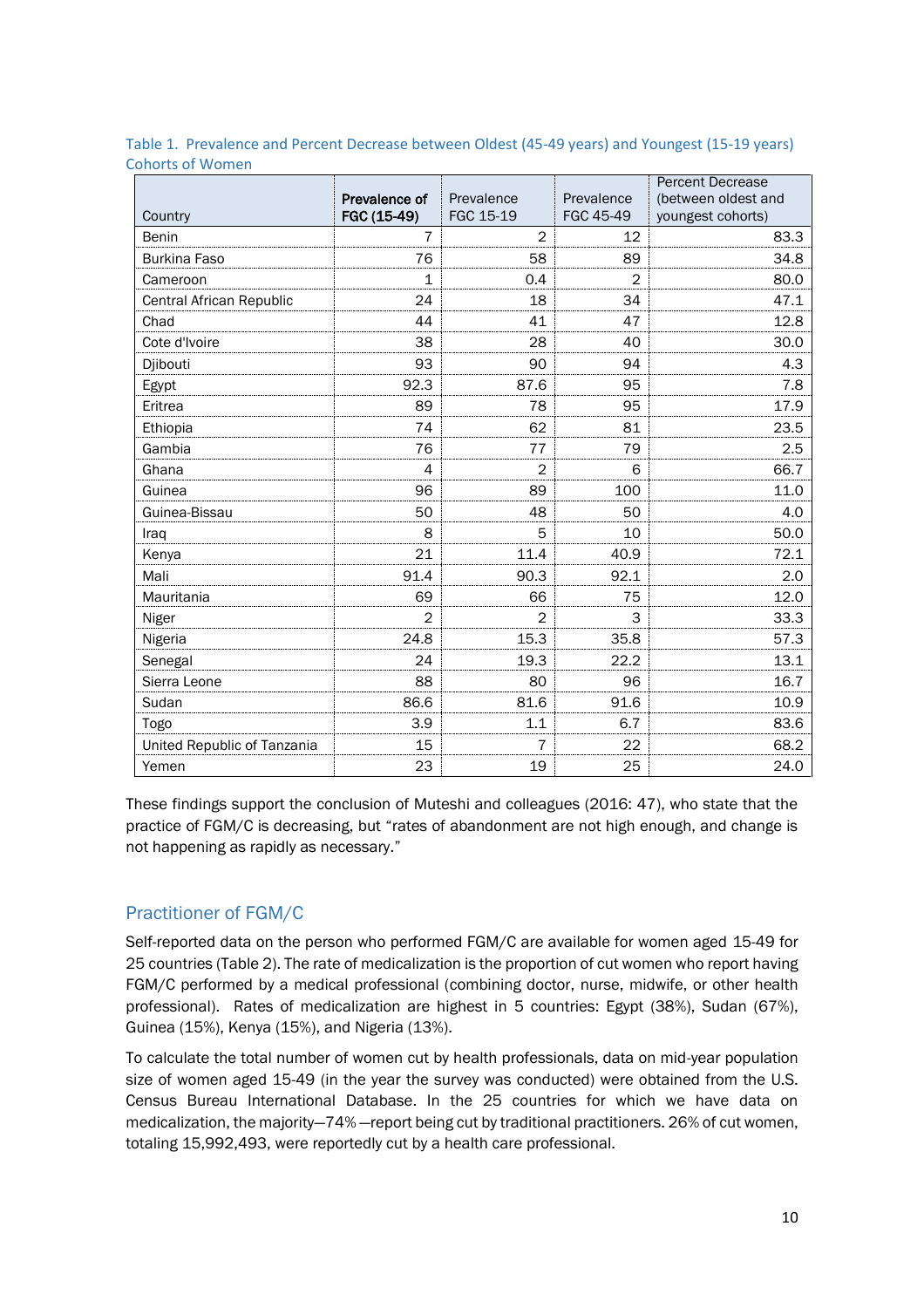|                          |            |                |                        |                     | <b>Total Cut by</b> |
|--------------------------|------------|----------------|------------------------|---------------------|---------------------|
|                          | Prevalence | Rate of        | <b>Total Number of</b> | <b>Total Number</b> | Health              |
| Country                  | (% )       | Medicalization | Women (15-49)          | of Women Cut        | Professionals       |
| Benin                    | 7.3        | 0.2            | 2144241                | 156530              | 313                 |
| <b>Burkina Faso</b>      | 75.8       | 0.2            | 3688866                | 2796160             | 5592                |
| Cameroon                 | 1.4        | 4.0            | 4098869                | 57384               | 2295                |
| Central African Republic | 24.2       | 2.3            | 1172050                | 283636              | 6524                |
| Chad                     | 44.2       | 6.0            | 2505043                | 1107229             | 66434               |
| Côte d'Ivoire            | 38.2       | 0.3            | 5293915                | 2022276             | 6067                |
| Djibouti                 | 93.1       | 6.0            | 193365                 | 180023              | 10801               |
| Egypt                    | 92.3       | 37.9           | 23331079               | 21534578            | 8161605             |
| Eritrea                  | 88.7       | 0.6            | 977370                 | 869559              | 5219                |
| Gambia                   | 74.9       | 0.3            | 486629                 | 364485              | 1093                |
| Ghana                    | 3.8        | 1.2            | 6041140                | 229563              | 2755                |
| Guinea                   | 96.9       | 15.4           | 2518996                | 2440907             | 375900              |
| Guinea-Bissau            | 49.8       | 0.2            | 381216                 | 189846              | 380                 |
| Iraq                     | 8.1        | 6.3            | 7623574                | 617509              | 38903               |
| Kenya                    | 21.0       | 14.7           | 10877750               | 2284328             | 335796              |
| Mali                     | 91.4       | 0.7            | 3524985                | 3221836             | 22553               |
| Mauritania               | 69.0       | 2.0            | 841940                 | 580939              | 11619               |
| Niger                    | 2.0        | 0.0            | 3423589                | 68472               | $\Omega$            |
| Nigeria                  | 24.8       | 12.7           | 39466768               | 9787758             | 1243045             |
| Senegal                  | 24.2       | 0.0            | 3529653                | 854176              | 0                   |
| Sierra Leone             | 89.6       | 1.1            | 1391263                | 1246572             | 13712               |
| Sudan                    | 86.6       | 66.8           | 8752649                | 7579794             | 5063302             |
| Togo                     | 3.9        | 0.0            | 1618084                | 63105               | $\mathbf 0$         |
| Tanzania                 | 14.6       | 2.3            | 10156090               | 1482789             | 34104               |
| Yemen                    | 18.5       | 3.0            | 6040827                | 1117553             | 33527               |
| <b>Total</b>             |            |                |                        | 61137307            | 15992493            |

| Table 2. Prevalence of Medicalization and Total Women (age 15-49) Cut by Health Professionals |
|-----------------------------------------------------------------------------------------------|
|-----------------------------------------------------------------------------------------------|

Of women who report having been cut by a health care professional, more than half (51%) reside in Egypt alone, and overall 99% of women with who reportedly experienced medicalized FGM/C live in just three countries: Egypt, Sudan and Nigeria (Figure 3).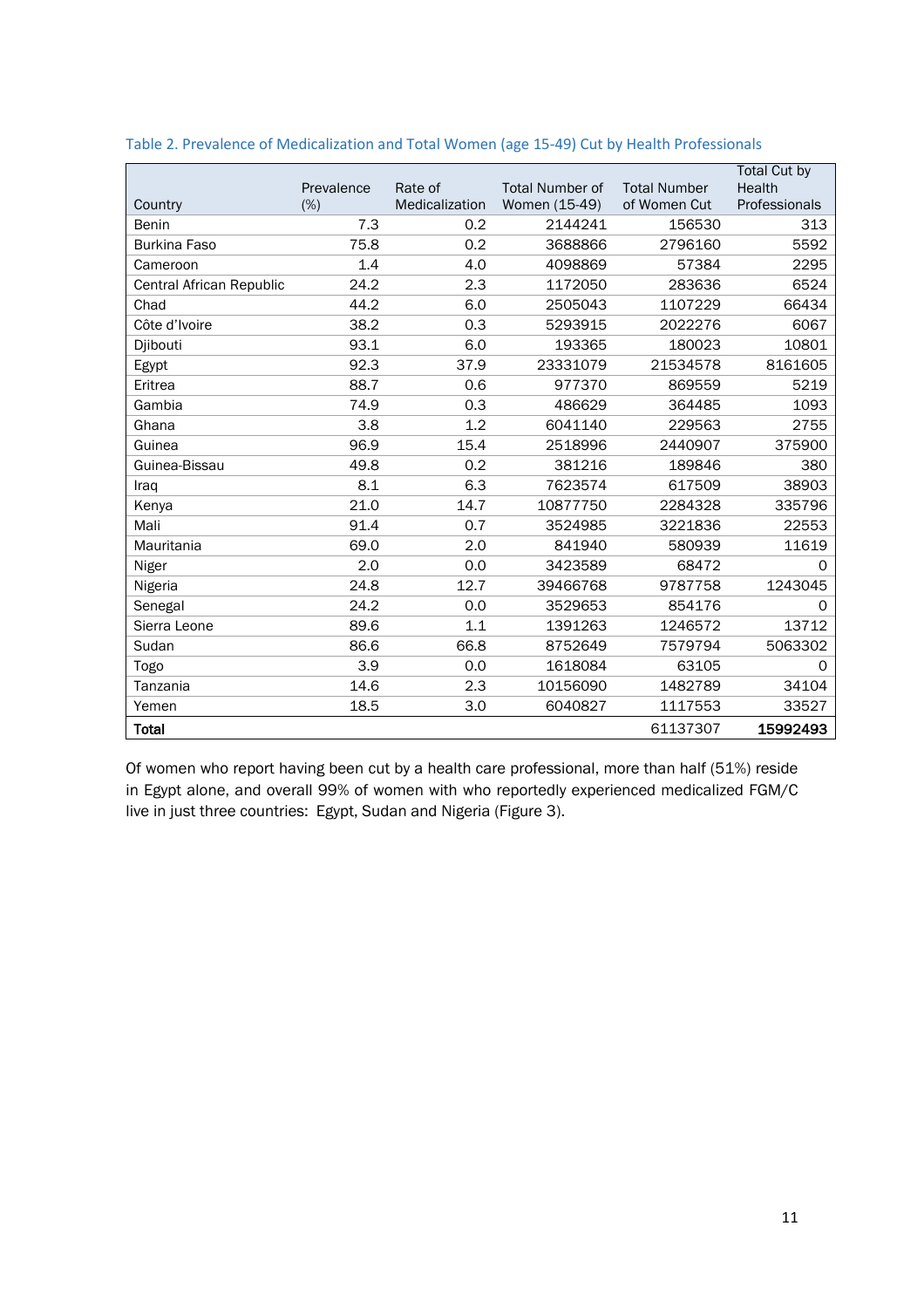

Figure 3. Geographic distribution of women who report having been cut by a medical professional

The reliability of data on practitioners may be higher for women reporting on their daughters rather than their own self-reports. Particularly when women were cut at very early ages, it may be difficult to recall the type of practitioner. Surveys from 23 countries have collected information on the type of practitioner who performed FGM/C on daughters. In Figure 4 they are classified as either traditional practitioners (traditional circumcisers, traditional birth attendants, and generally, other traditional practitioners), or health personnel (doctors, nurses, trained midwives, and other trained health worker) for the most recent surveys with available data on this indicator. Overall, FGM/C is most often performed on daughters by traditional practitioners. In 16 out of 23 countries, less than 10% of daughters were cut by medical professionals. By contrast, the majority of FGM/C among daughters is performed by health professionals in two countries: Egypt (82%) and Sudan (78%). Other countries with a substantial proportion of cases of medicalized FGM/C among daughters include Guinea (31%), Djibouti (21%), Kenya (20%), Iraq (13%), Yemen (13%) and Nigeria (12%).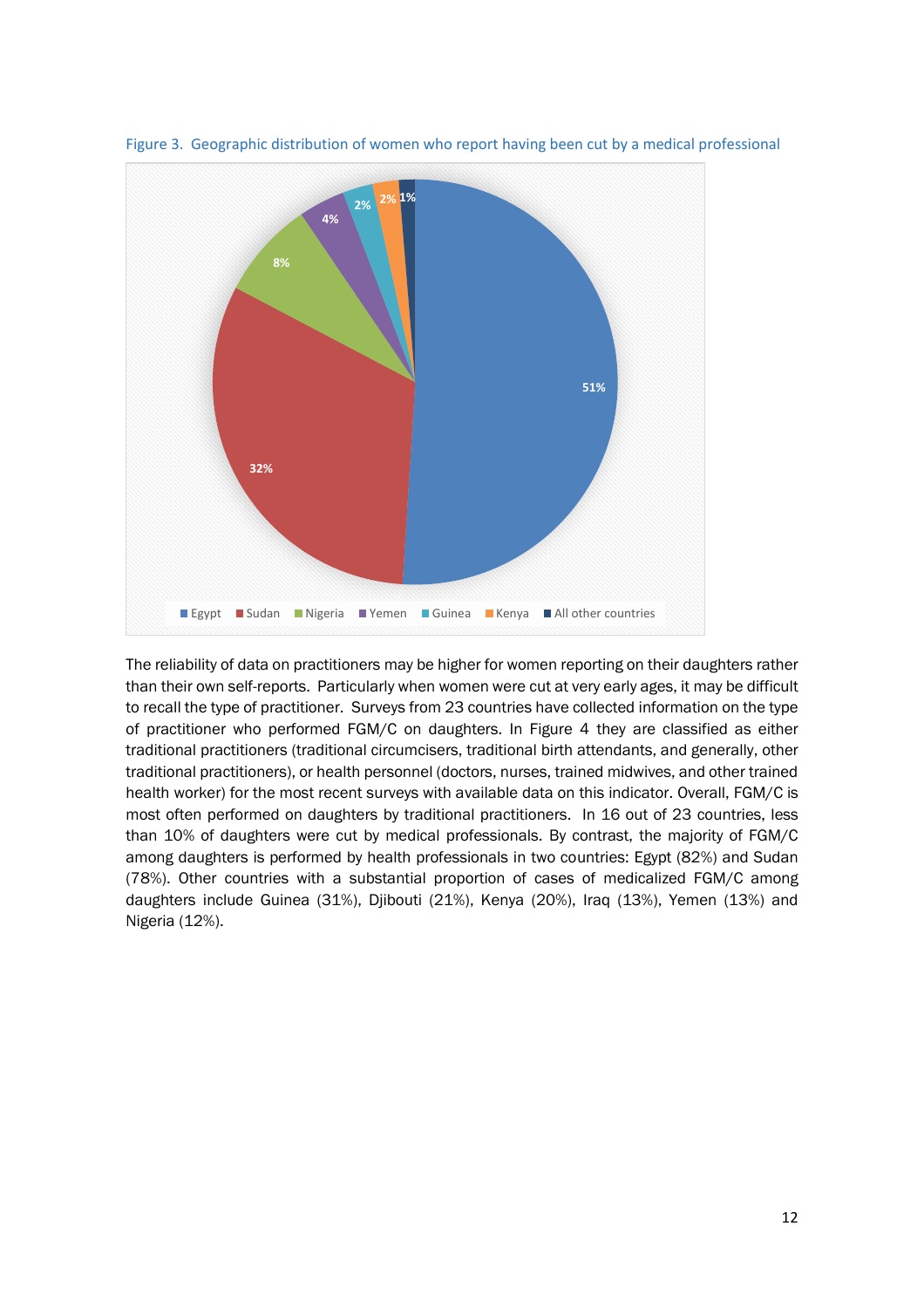

Figure 4. Frequency with which Health Personnel or Traditional Practitioners Reportedly Perform FGM/C on Daughters

In comparing country data where rates of medicalization are 10% or higher, it is possible to examine the data on health personnel into two categories: 1) doctors, and 2) nurse, midwife or other health professional for all countries except Yemen, where only aggregated figures are reported (Figure 5). Egypt is unique in that doctors most commonly undertake FGM/C. In most countries where medical personnel provide FGM/C on daughters, it is carried out by nurses, trained midwives or other trained healthcare professionals.



#### Figure 5. Rates of Medicalization among Daughters by Type of Health Practitioners (Doctor vs. Nurse, Midwife or Other Health Professional)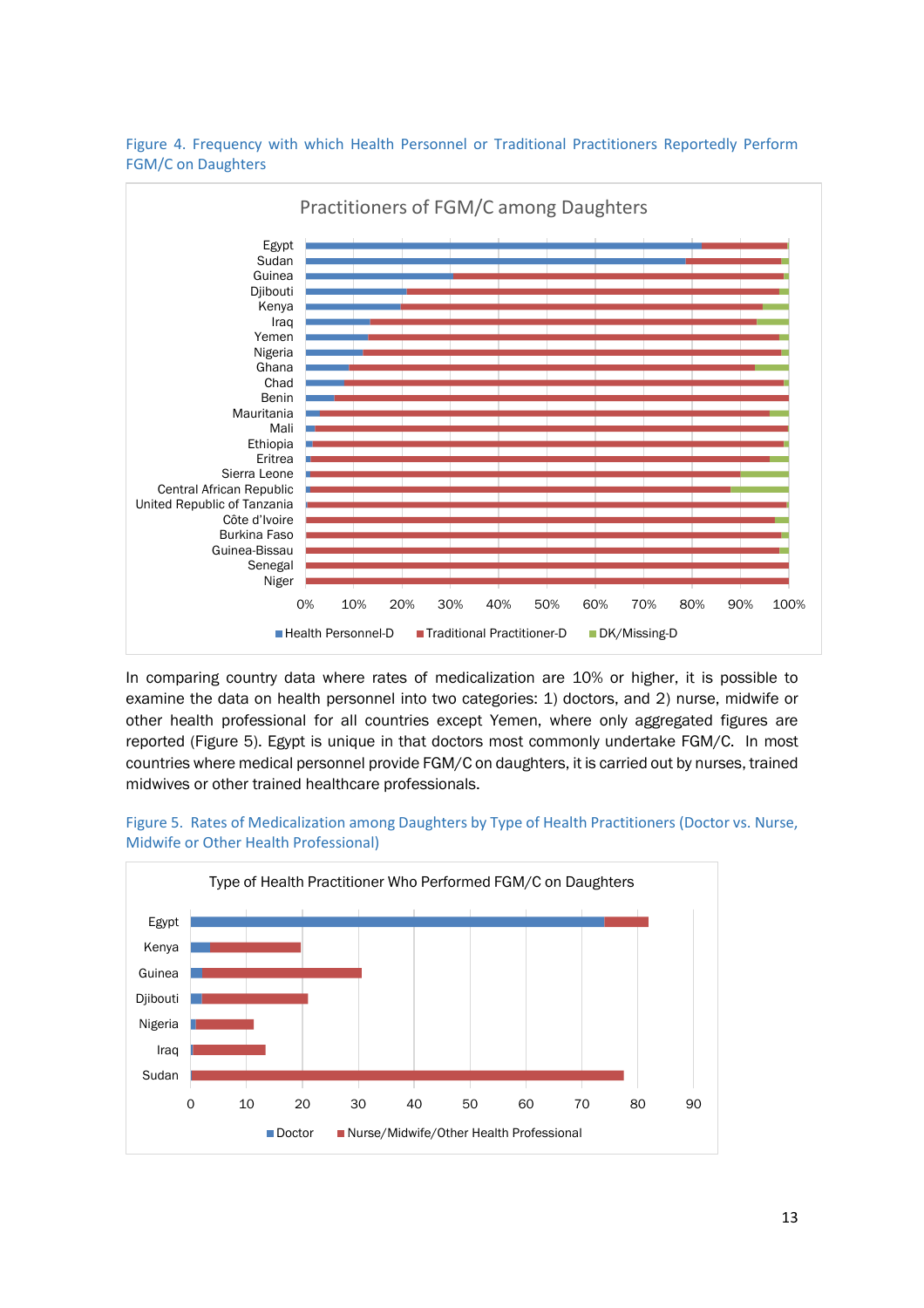Perhaps of greater interest are tends in rates of medicalization. Has medicalization increased between generations? One way to discern trends in medicalization is to compare proportions of FGM/C performed by medical professionals on women and daughters: data on the person who performed FGM/C are available for both mothers and daughters for 22 countries. In countries with substantial levels of medicalization (over 10%) (Figure 6), rates are higher among daughters than mothers; the only exception is Nigeria, where rates of medicalization among mothers and daughters are roughly equal. The trend toward increased medicalization in daughters, as compared to mothers, is most pronounced in Egypt, where medicalization rates among daughters (82%) are more than twice those among women (38%).



Figure 6. Comparison of Rates of Medicalization Among Mothers and Daughters in Select Countries\*

\*Data shown are for countries with rates of medicalization over 10%

### Association between Medicalization and Prevalence of FGM/C

What is the association between current levels of medicalization and prevalence of FGM/C? Is medicalization, defined here as FGM/C performed by trained health professionals, more common in countries with higher prevalence rates of FGM/C? Figure 7 shows the association between medicalization among daughers and prevalence of FGM/C among women aged 15-49 years. Egypt and Sudan are examples of countries with both a high prevalence of FGM/C and high rates of medicalization (in Egypt the prevalence of FGM/C is 92%, and health personnel are reported to have performed FGM/C on 82% of cut daughters; in Sudan the prevalence of FGM/C is 87%, and health personnel are reported to have performed FGM/C on 78% of cut daughters). Notably, 20% of daughters have been cut by health professionals in a moderately low prevalence country, Kenya (prevalence 21%). Moreover, low levels of medicaliation are found in countries across the range of prevalence rates. Statistically, there is not a significant correlation between prevalence of FGM/C and medicalization rates among daughters.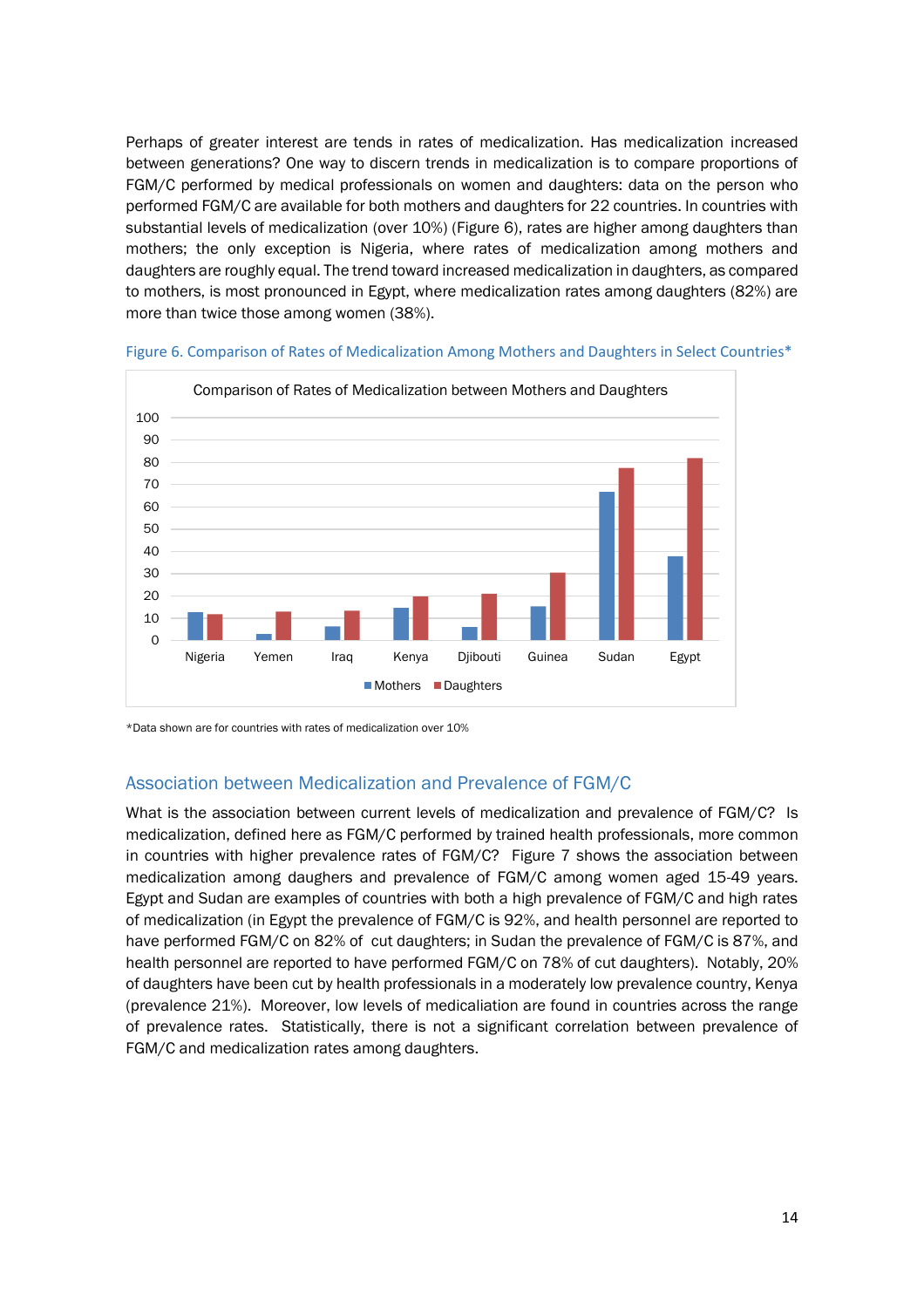

#### Figure 7. Association Between Medicalization Rates and Prevalence of FGM/C\*

Relationship of Medicalization to FGM/C Prevalence

\*Country codes: BEN – Benin; BFO – Burkina Faso; CAM – Cameroon; CAR – Central African Republlic; CHA – Chad; CDI - Côte d'Ivoire; DJI – Djibouti; EGY – Egypt; ERI – Eritrea; ETH – Ethiopia; GAM – Gambia; GHA – Ghana; GUI – Guinea; GBI – Guinea Bissau; IRA – Iraq; KEN – Kenya; MAL – Mali; MAU – Mauritania; NGR – Niger; NGA- Nigria; SEN – Senegal; SLE – Sierra Leone; SUD – Sudan; TOG – Togo; TAN – United Republic of Tanzania; YEM – Yemen

A key question is whether medicalization counteracts efforts to eliminate FGM/C and reduces rates of decline in FGM/C. This is a causal question for which counterfactual data do not exist; that is, we cannot answer the question, "would rates of decline have been higher had medicalization not occurred?" With the data we have at hand, we can examine the association between trends in medicalization and trends in the prevalence of FGM/C, which falls short of determining causal effects but does provide some useful insights. As noted above, one way to examine trends in FGM/C is to compute the percent change in prevalence between the youngest and oldest age cohorts of women. What is the association between reductions in FGM/C prevalence and medicalization? Figure 8 shows the association between the percent change FGM/C prevalence in the oldest and youngest age cohorts and rates of medicalization among daughters. The data show that the countries with the highest rates of medicalization among daughters (Egypt, Sudan, Guinea and Djibouti), have a low percent change in prevalence of FGM/C. At the same time, the country with the greatest decline in FGM/C across age cohorts, Kenya, has a 20% rate of medicalization among daughters. Low rates of medicalization are found in countries with widely ranging rates of change in FGM/C. Overall, there is not a significant correlation between the rate of decline in FGM/C and medicalization. This suggests that a decline in the prevalence of FGM/C does not appear to be uniformly associated with a reduced demand for medicalization (but multivariate analyses may produce different results).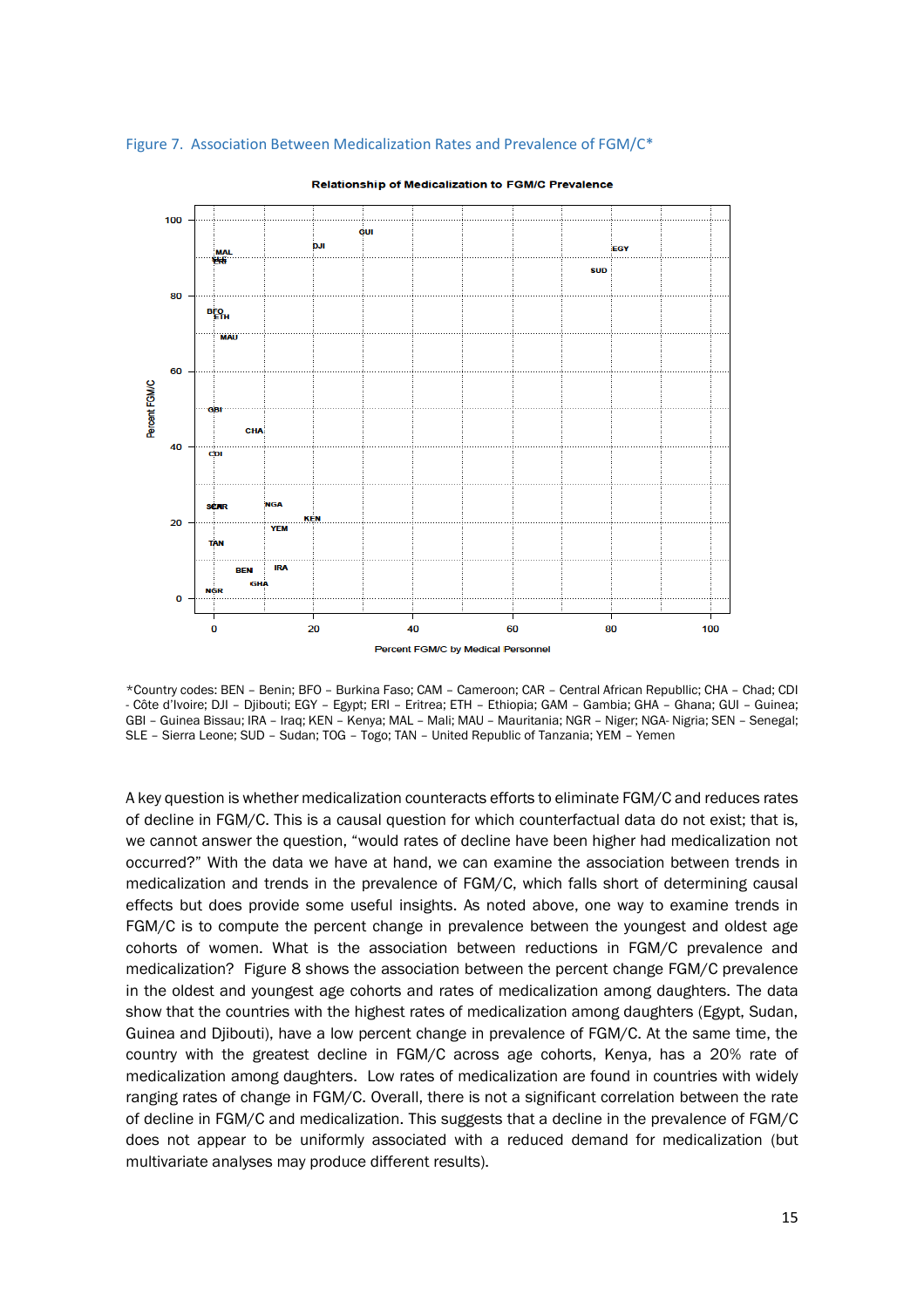Figure 8. Relationship between Medicalization Rates and Percent Change in Prevalence of FGM/C between Youngest (15-19 years) and Oldest (45-45 years) Cohorts of Women\*



Relationship of Medicalization to Change in Prevalence between Cohorts

\*Country codes: BEN – Benin; BFO – Burkina Faso; CAM – Cameroon; CAR – Central African Republlic; CHA – Chad; CDI - Côte d'Ivoire; DJI – Djibouti; EGY – Egypt; ERI – Eritrea; ETH – Ethiopia; GAM – Gambia; GHA – Ghana; GUI – Guinea; GBI – Guinea Bissau; IRA – Iraq; KEN – Kenya; MAL – Mali; MAU – Mauritania; NGR – Niger; NGA- Nigria; SEN – Senegal; SLE – Sierra Leone; SUD – Sudan; TOG – Togo; TAN – United Republic of Tanzania; YEM – Yemen

Our key question, however, is the opposite: does medicalization counteract efforts to end FGM/C and reduce the rate of decline in prevalence of the practice? Cross-sectional survey data are not ideal for answering this question. But insights may be gained by examining trends across repeat surveys. Repeat survey data on medicalization among daughters are available for 12 countries. These are Benin, Burkina Faso, Cote d'Ivoire, Egypt, Eritrea, Kenya, Mali, Niger, Nigeria, Senegal, Sudan and the United Republic of Tanzania. Discernible changes in medicalization are detectable in only three countries: Egypt, Kenya, and Sudan.

Five repeat cross-sectional surveys are available from Egypt from 1995 through 2014, making it is possible to examine the trend in use of medically trained personnel. The percentage of daughters cut by health personnel has steadily increased from 55% in 1998 to 82% in 2014 (Figure 9). At the same time, the prevalence of FGM/C among women aged 15-49 has shifted slightly, declining from 97% in 1995 to 92% in 2014. These changes have occurred over a period of intense scrutiny and public debate about Egypt's official policy on medicalization (described above).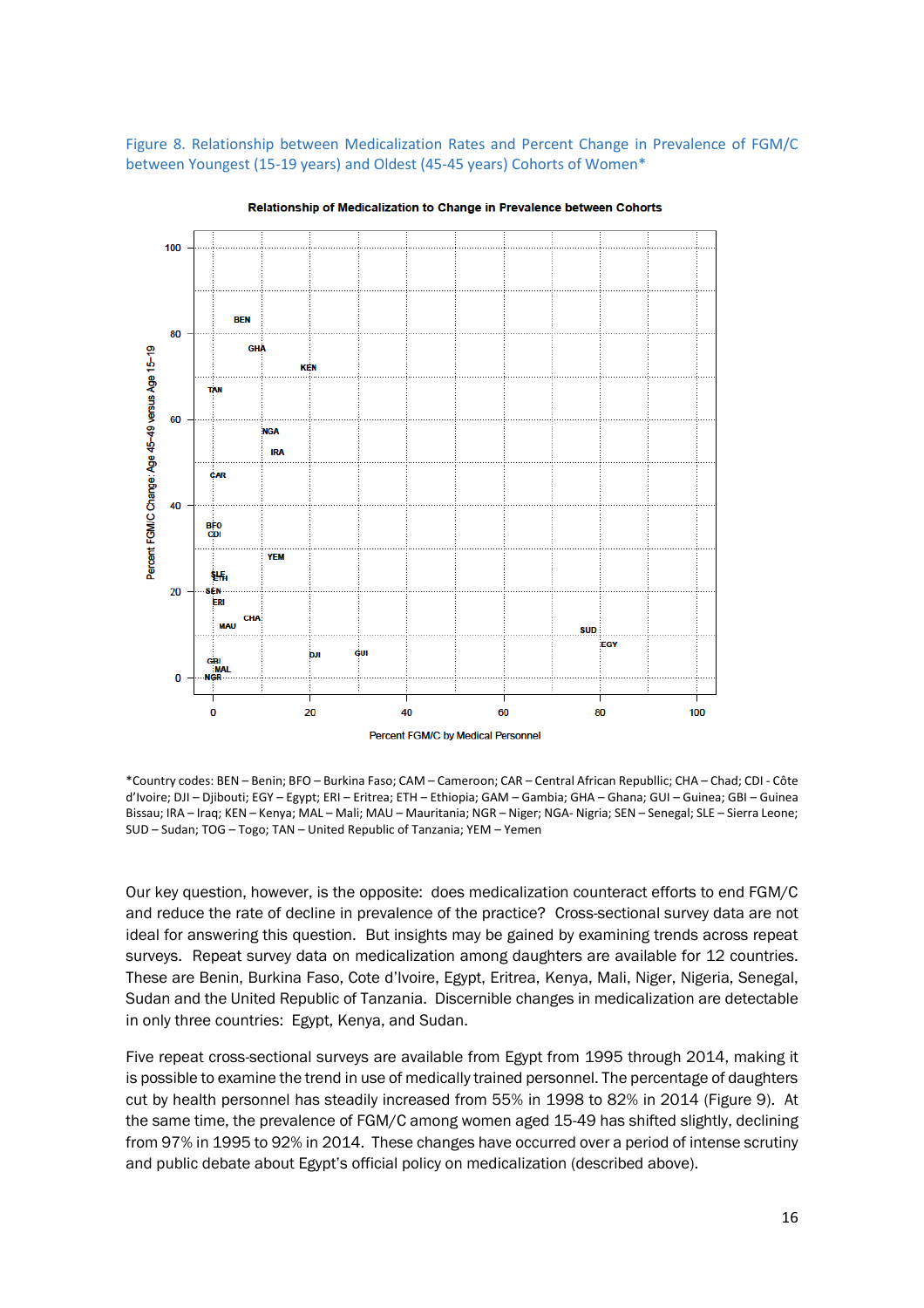

Figure 9. Trends in Prevalence (women aged 15-49 years) and Medicalization among Daughters across Consecutive Surveys in Egypt\*

\*Data Sources: DHS 1995, DHS 2000, DHS 2005, DHS 2008, DHS 2014

Egypt is unique in terms of having had a period of government consent for FGM/C to be performed by health personnel. Elsewhere government policies have either been absent or actively opposed having health care providers perform FGM/C. In Kenya, for instance, the Ministry of Health issued a policy directive in 2001 making it illegal to perform FGM/C in healthcare facilities (Njue and Askew, 2004). Additionally, the Children's Act, passed in 2001, criminalizes the performance of FGM/C on girls under the age of 18, and sets a penalty of 12 month imprisonment and/or a fine of Ksh 50,000 (Shell-Duncan at al., 2013). Survey data from before and after the institution of these measures show that there has been an increasing trend to have FGM/C performed by health care personnel (Figure 10), rising from 34% in 1998 to 41% in 2008-09, followed by a subsequent drop in 2014. This fluctuation in medicalization rates has occurred simultaneously with a substantial decrease in the prevalence of FGM/C among women aged 15-49, dropping appreciably from 38% in 1998 to 20% in 2014. However, these data do not allow us to test causal associations nor whether the decline in FGM/C might have been even larger were health professionals not performing FGM/C. Nonetheless, it is clear that in Kenya, medicalization has occurred alongside substantial declines in rates of FGM/C.





<sup>\*</sup>Data sources: DHS 1998, DHS 2008, DHS 2014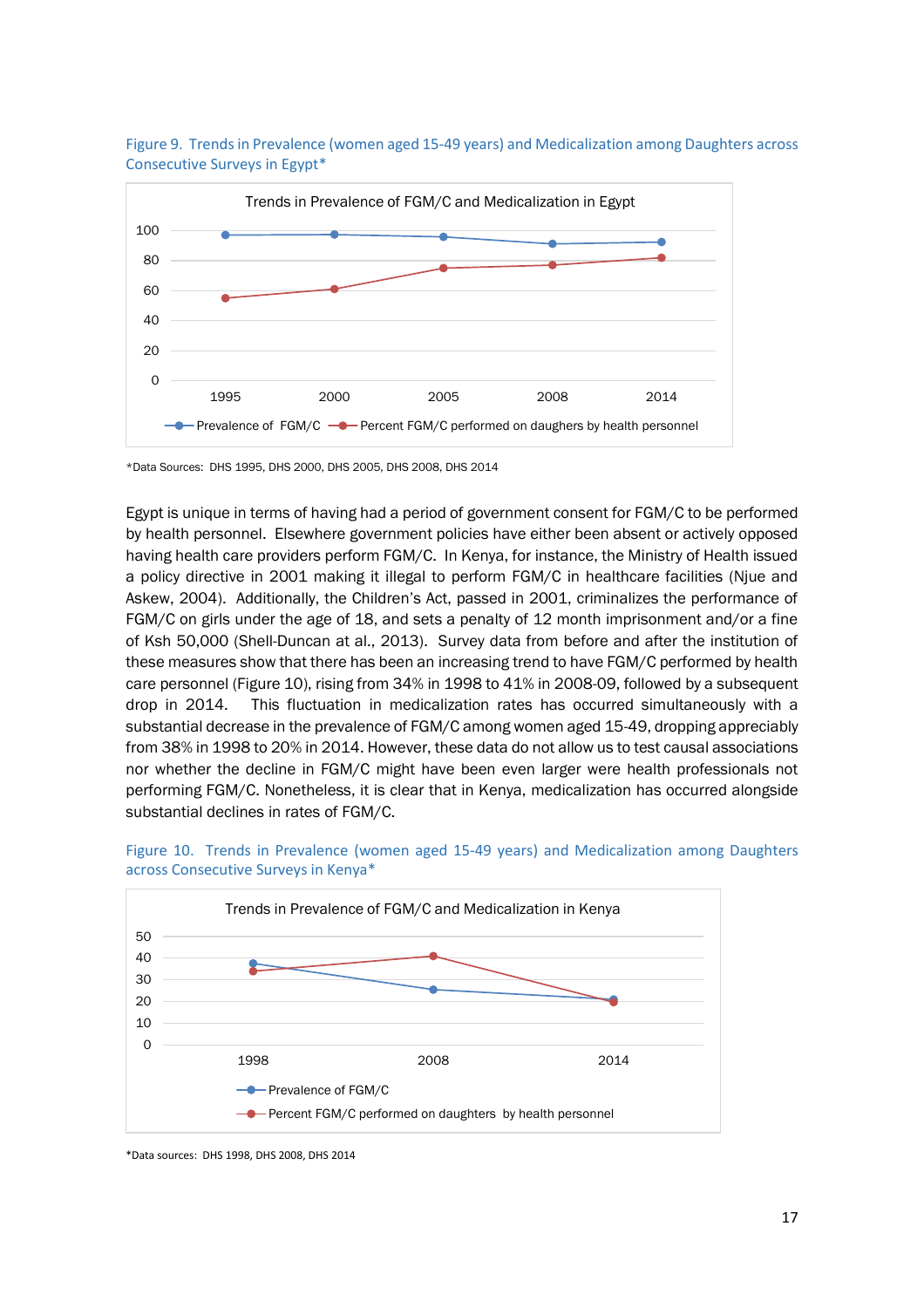Data on medicalization among daughters is available for two consecutive surveys completed in Sudan (Figure 11). The data show that between 2010 and 2014, the prevalence of FGM/C among women 15-49 remained steady. In this same interval, reported rates of medicalization among daughters increased sharply, rising from 55% to 78%. The degree to which this result reflects different data collection methodology between the 2010 Sudan Health and Household Survey and the 2014 MICS survey is unclear.





\*Data Sources: Sudan Health and Household Survey 2010, MICS 2014

### Medicalization and Support for the Continuation of FGM/C

A related question is whether medicalization influences support for the continuation of FGM/C. Does the availability of medicalized FGM/C result in continued support for the practice of FGM/C? Alternatively, are mothers who opt for medicalized cutting for their daughters more open to change and more likely to favor abandonment?

Messages on health risks have been a cornerstone of anti-FGM campaigns for decades. Responses to these messages have been described variably, ranging from rejection of these messages as not credible, to acceptance and motivating behavior change (Hernlund and Shell-Duncan, 2007). Research in The Gambia in the 1990's, for example, revealed that anti-FGM programs sought to educate the public about the harmful effects of FGM, drawing on the activist literature that divided health risks into the oft-repeated categories of short-term, long-term and obstetrical consequences (Hernlund, 2003). Hernlund's interviews with women and girls who attended workshops revealed what she referred to as a "credibility gap" – a consistent skepticism reading the obstetrical health risk message in particular. By the late 1990's the health risk messages in The Gambia and Senegal began to change in the context of speculation regarding the potential risk of HIV transmission associated with FGM/C. This message was deemed credible by some, and internalization of the health risk message was found to be associated with increased readiness to abandon FGM/C (Shell-Duncan et al., 2010). It is important to note, however, that these results are true for Senegal and The Gambia, two countries where medicalization of FGM/C is nearly absent. A key debate has centered on what kind of behavior change health-risk messaging might motivate in other settings, including those where medicalized FGM/C is readily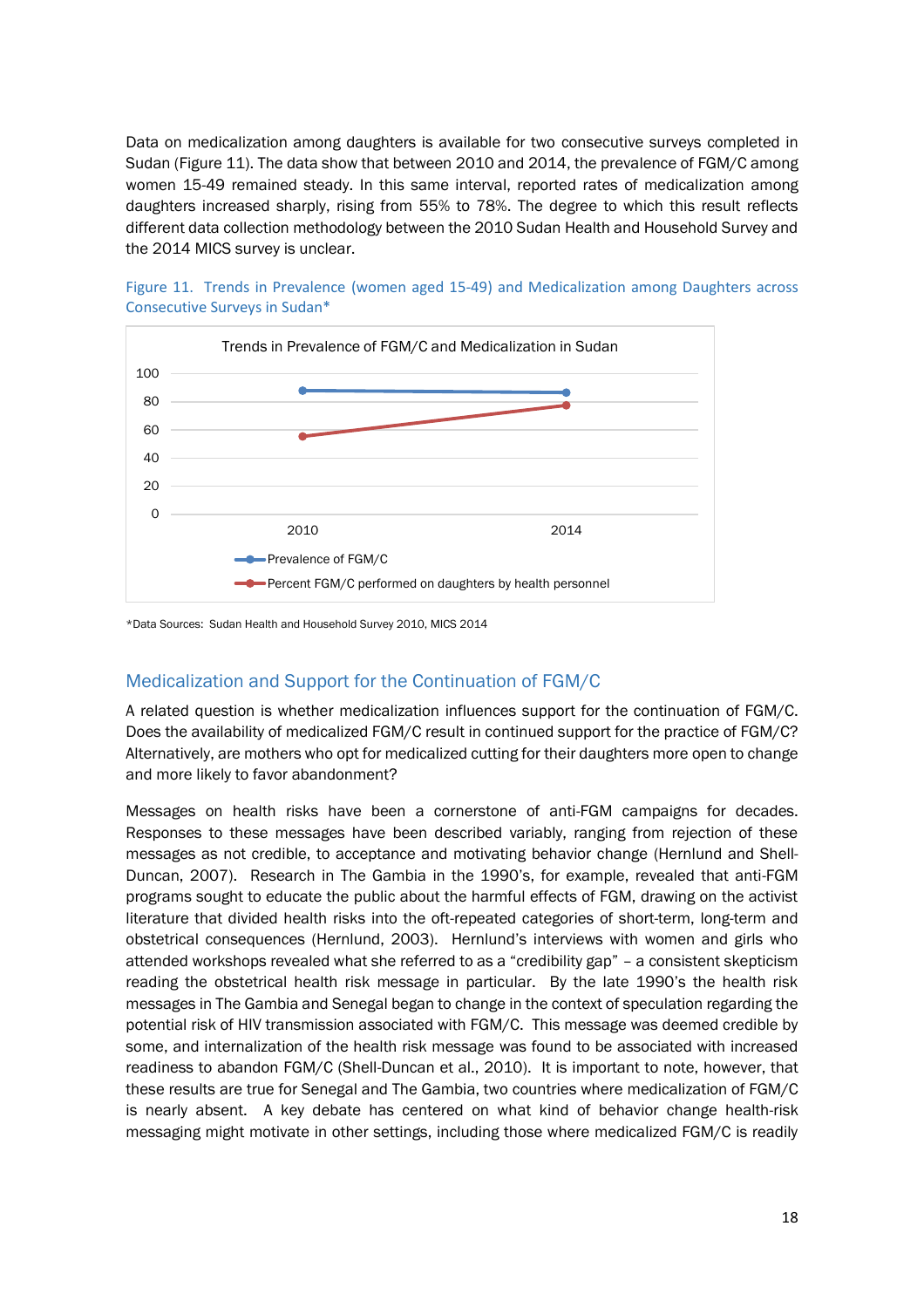available. Does concern over health risks motivate a desire to abandon FGM/C, or does it motivate medicalization while support for continuation of the practice remains unchanged?

The modules on FGM/C in the DHS and MICS surveys routinely collect information on support for continuation of FGM/C. Figure 12 shows the percent of women who reported that they support the continuation of FGM/C and rates of medicalization among daughters. There is not a significant correlation between medicalization and high support for continuation of FGM/C.

Figure 12. Relationship between Medicalization Rates among Daughters and Mother's Stated Support for Continuation of FGM/C\*



**Relationship of Medicalization to Supporting Continuation** 

\*Country codes: BEN – Benin; BFO – Burkina Faso; CAM – Cameroon; CAR – Central African Republlic; CHA – Chad; CDI - Côte d'Ivoire; DJI – Djibouti; EGY – Egypt; ERI – Eritrea; ETH – Ethiopia; GAM – Gambia; GHA – Ghana; GUI – Guinea; GBI – Guinea Bissau; IRA – Iraq; KEN – Kenya; MAL – Mali; MAU – Mauritania; NGR – Niger; NGA- Nigria; SEN – Senegal; SLE – Sierra Leone; SUD – Sudan; TOG – Togo; TAN – United Republic of Tanzania; YEM - Yemen

### Type of FGM/C

Potential changes in the severity of cutting can be examined by comparing data on self-reported type of FGM/C performed on women aged 15-49 and their reports of FGM/C type among their daughters. Many of the DHS surveys from several years ago classified the type of FGM/C using the categories of clitoridectomy, excision, and infibulation. However, often these categories do not correspond with local terminologies on types of cutting. In the most recent standardized MICS and DHS surveys module on FGM/C, the type is classified into four main categories: 1) cut, no flesh removed, 2) cut, some flesh removed, 3) sewn closed, 4) type not determined/not sure/doesn't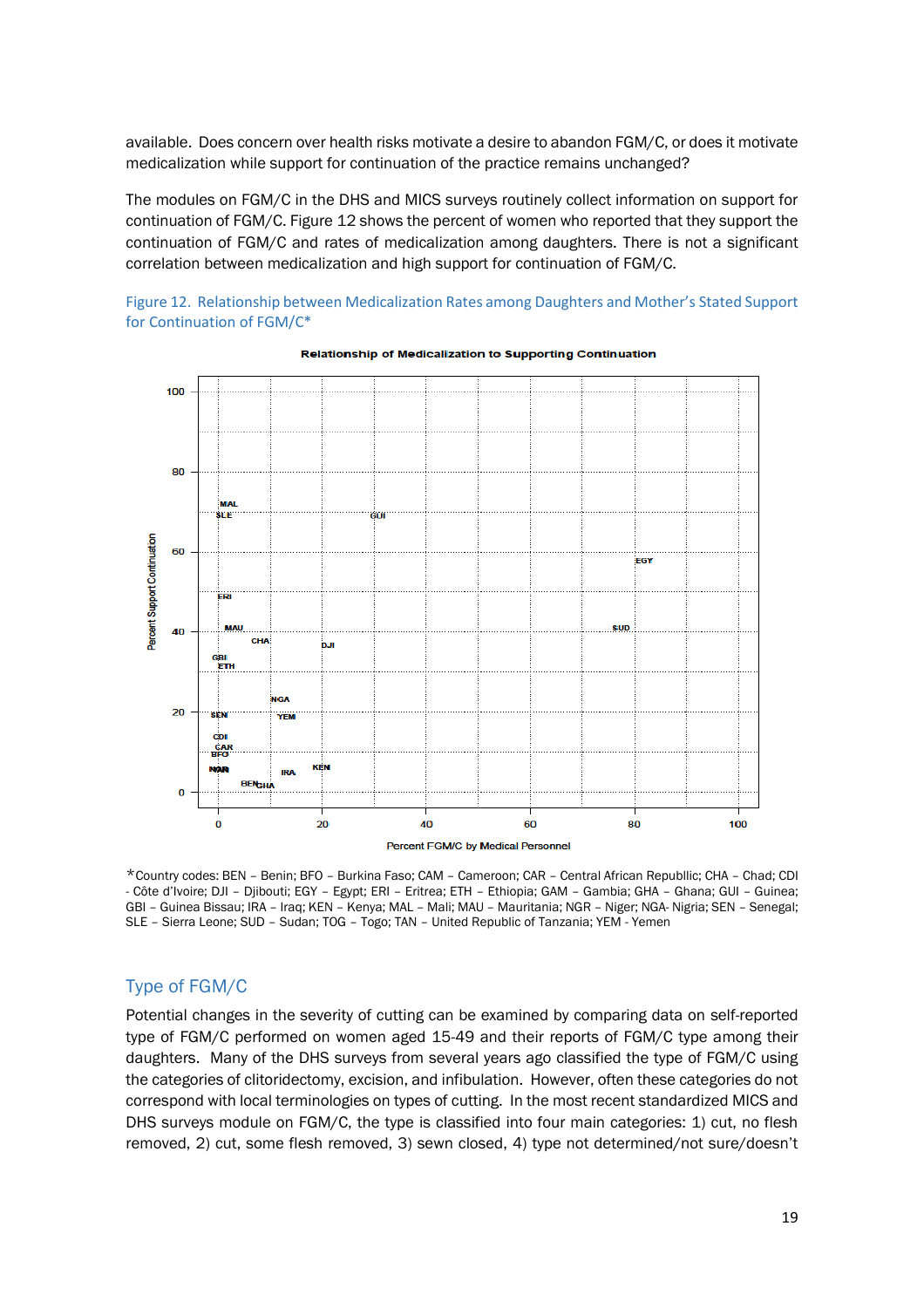know. These categories do not directly match the WHO typology. "Cut, no flesh removed" may describe a practice known as nicking or pricking, which currently is categorized as Type IV. "Cut, some flesh removed" may correspond to Type I (clitoridectomy) and Type II (excision) combined. And "sewn closed" (called fermé or "closed" in some French language surveys) corresponds to Type III, infibulation. Gele and colleagues (2013: 7) report that one of the most common forms of "sunna circumcision" in Somali is clitoridectomy followed by two stitches. Thus, survey responses of "sewn closed" may include this non-infibulating form of FGM/C, making it difficult to discern trends toward reduced cutting. (For further discussion on validity of survey data on FGM/C, see Shell-Duncan, 2016). Other limitations on data on type of FGM/C include issues regarding selfreported data on type of FGM/C. Particularly when FGM/C occurs in early childhood, a woman may not be fully aware of the extent of physical modifications that were made. Information may be more accurate when mothers report the type of FGM/C performed on daughters. Other challenges in data collection result from difficulties in establishing how clearly survey respondents understood the questions referring to the main types of FGM/C.

Data on type of FGM/C are available for both mothers and daughters for 16 countries. Not all survey modules finalized at the country-level include questions on type of cutting, and in those that do, not all include all 4 response options. Therefore, to allow cross-country comparison, we present the results in two formats: 1) comparison of "sewn closed" to all forms that are not "sewn closed", and 2) comparison of "cut, no flesh removed" all forms that involve removing flesh.

Figure 13 shows comparisons of mother-daughter rates of "sewn closed." The data show that there are substantial intergenerational decreases in infibulation in Djibouti, and increases in infibulation in Benin. Notably, Djibouti is a high prevalence country (93% among women ages 15- 49), and the ratio of the prevalence in the youngest (15-19) and oldest (45-49) age cohorts indicates no substantial decline in FGM/C across age cohorts. This suggests that a trend toward less severe cutting may occur in a context where the prevalence of FGM/C is high and not declining. Caution must be taken, however, regarding the accuracy of self-reported data on type of FGM/C.



Figure 13. Proportion of Cut Mothers and Daughters who are "Sewn Closed"

In the 9 countries that report "cut, no flesh removed" (corresponding to nicking) for both mothers and daughters, rates of nicking are higher among daughters in all countries except Tanzania.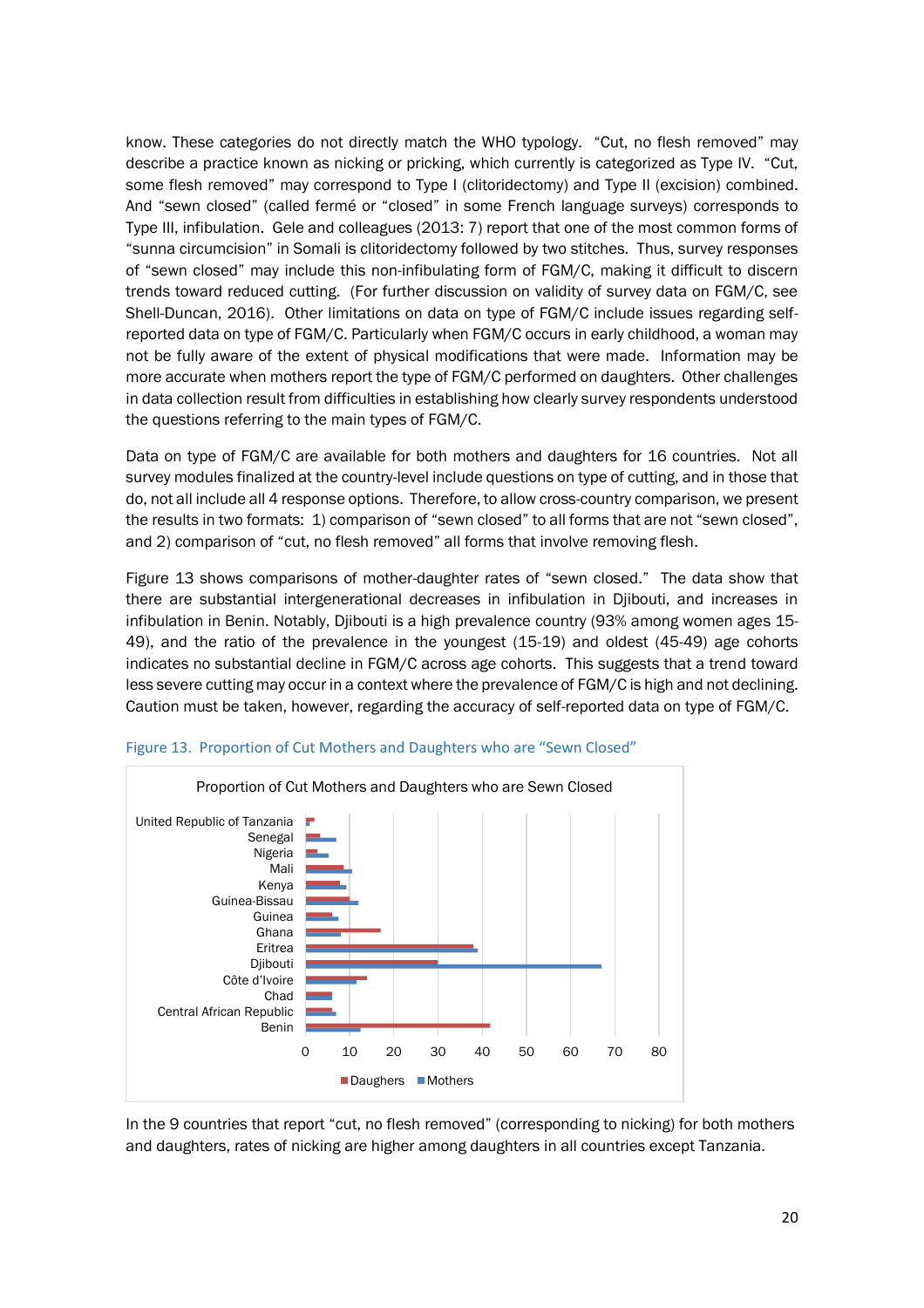

Figure 14. Proportion of Cut Mothers and Daughters who are "Cut, No Flesh Removed"

Figure 15 shows the percent change in "sewn closed" between mothers and daughters, and its association with medicalization rates among daughters. A positive number in percent change indicates that the proportion of daughters "sewn closed" is higher than among mothers. (The data point at the extreme right is Benin, a country with a low rate of medicalization). The country with the greatest rates of medicalization, Guinea (.31), Djibouti (.21) and Kenya (.20) show decreasing rates of "sewn closed" across generations, but the correlation is not statistically significant.



Figure 15. Association between percent change in "sewn closed" across generations and medicalization rates among daughters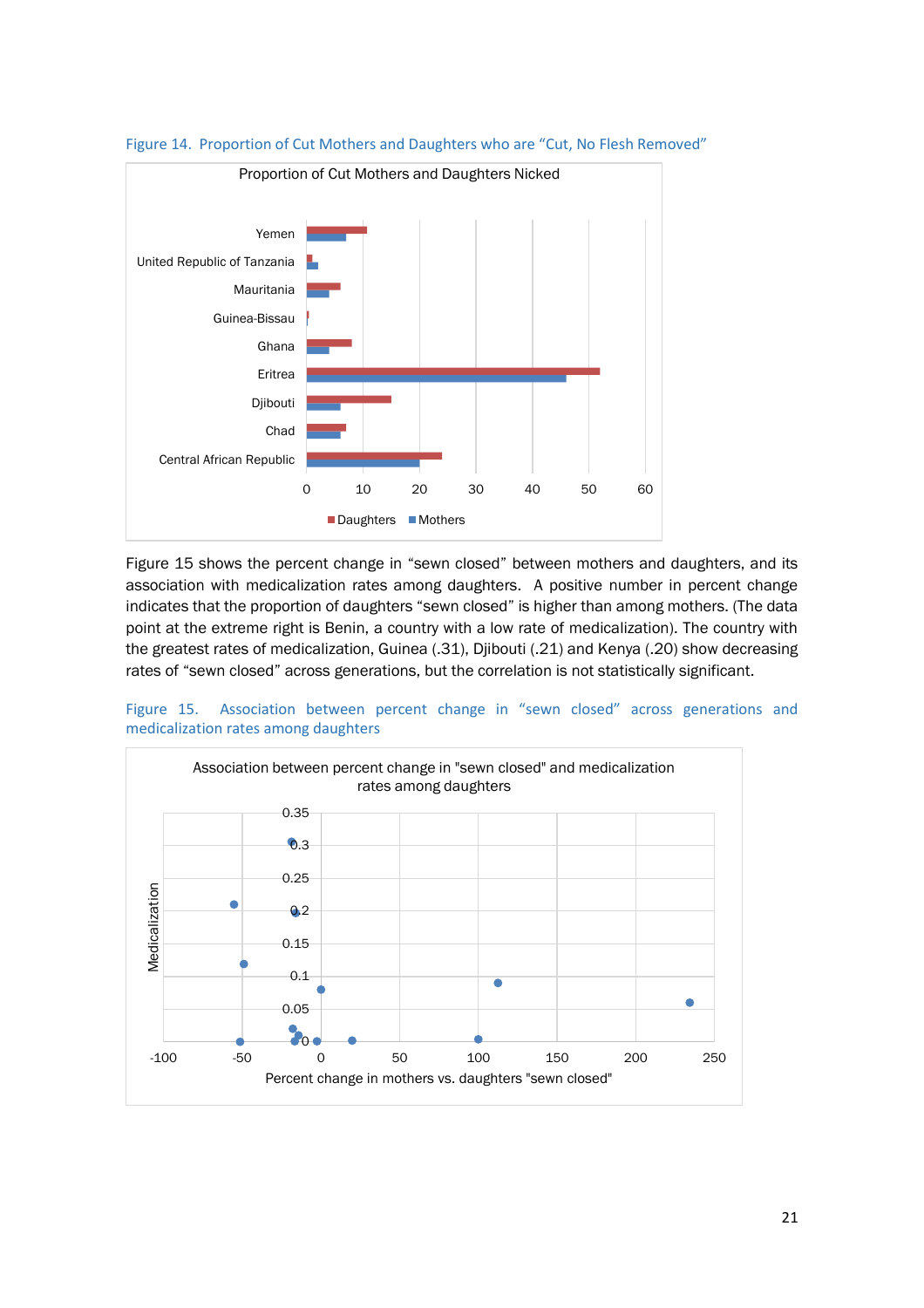There are limited data on the percent change in "cut, no flesh removed" across generations and rates of medicalization (Figure 16). The country with the highest rate of medicalization, Djibouti (.20) also shows the highest rates of increase in "cut, no flesh removed." Countries with the highest rates of medicalization appear to have increasing rates of this form of cutting. Statistically, the correlation is marginally significant (p<.10), and further multivariate analyses are needed to confirm this positive association.



Figure 16. Association between percent change in "cut, no flesh removed" across generations and medicalization rates among daughters

### SUMMARY AND CONCLUSIONS

The results from this study provide an overview of patterns and trends in medicalization of FGM/C using population-based survey data from 25 countries. The data reveal that 74% of girls and women aged 15-49 who report having undergone FGM/C were cut by traditional practitioners. In this same age group, an estimated 26% – totaling nearly 16 million girls and women – report having been cut by a health care professional (doctor, nurse, trained midwife or other health professional), a phenomenon commonly referred to as medicalization. Medicalized cutting is concentrated in three countries; 93% of women who report having been cut by a health care professional live in Egypt, Sudan and Nigeria. More than half of these women (51%) live in Egypt alone.

At the national level, rates of medicalization among daughters of respondents are highest in Egypt (38%), Sudan (67%), Guinea (15%), Kenya (15%) and Nigeria (13%). Comparing medicalization rates between survey respondents and their daughters, rates of medicalization are increasing across generations in each of these countries except of Nigeria.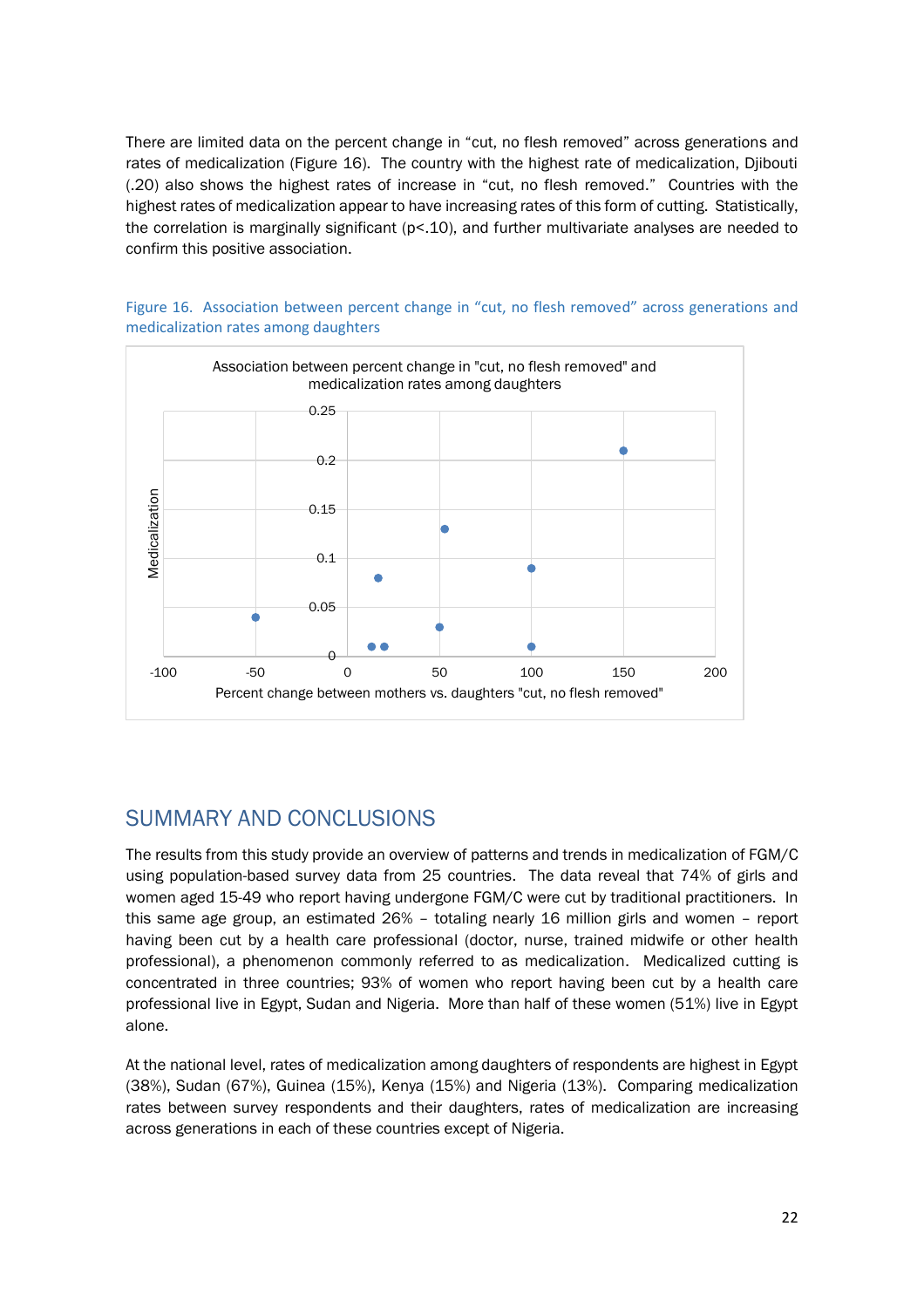We use these data from all 25 countries to make evidence-based inferences regarding some key debates surrounding the effects of medicalization. First, to investigate the claim that medicalized cutting may slow rates of abandonment of FGM/C, we examine associations between medicalization and trends in prevalence FGM/C. There is no discernible association between rates of medicalization among daughters and rates of decline in prevalence of FGM/C, although further multivariate analyses are needed to control for potentially confounding factors. Repeat survey data on medicalization among daughters are available for 12 countries, and substantial changes in both medicalization and prevalence rates are detectable only in Kenya; the data show that in Kenya, medicalization has occurred alongside substantial declines in rates of FGM/C. Therefore, at least in this setting, medicalization has not completely counteracted the process of abandonment of FGM/C. These data do not, however, allow us to test causal associations nor whether the decline in FGM/C might have been even larger were health professionals not performing FGM/C.

Debates have also centered on whether medicalization undermines efforts to motivate abandonment of FGM/C by legitimizing the practice or by creating an impression that the procedure may be performed safely. Alternatively, it has been suggested that parents who opt for medicalized cutting may be more open to change in FGM/C, including the possibility of abandonment. To investigate these claims, we examined the association between rates of medicalization among daughters and mother's stated support for the continuation of FGM/C, and found no discernible trend. Therefore, it is not clear that medicalization either hinders or enhances the likelihood of favoring abandonment of FGM/C. Focused local studies are needed to understand the rationale for selecting medicalized cutting, and whether or how medicalization influences readiness to change FGM/C.

Finally, debates have centered on whether medicalization is associated with a shift toward either more or less severe forms of cutting. Although data are limited, it appears that medicalized cutting among daughters is significantly associated with a trend toward less severe forms of cutting (toward "cutting, no flesh removed"). Further analyses controlling for potentially confounding factors are needed to confirm this finding, along with focused research that investigates whether shifts toward less severe cutting represent reluctance to forego an intractable practice, or possibly serve a temporary transitional step toward abandonment of FGM/C.

There are a number of limitations in this study. We examined trends and correlations, and further multivariate analyses are needed to control for potentially confounding factors. Additionally, there are a number of concerns regarding the validity of the survey data used in this study.

Self-reported data on FGM/C needs to be treated with caution as inaccuracies may arise because of unwilling to disclose having undergone FGM/C due to the sensitivity of the topic or because of criminalization of the practice (Askew, 2005). Additionally, particularly when FGM/C is performed at an early age, women may be unaware of whether they have been cut or the extent of the cutting or may not accurately recall the circumstances surrounding the procedure.

A number of studies have attempted to determine the reliability of self-reports of FGM/C status (being cut or not) by verifying them through clinical examinations, and have reported variable rates of concordance (Elmusharaf et al., 2006; Adinma, 1997; Msuya et al., 2002; Klouman et al., 2005; Snow et al., 2002). In a detailed overview of methodological considerations for measuring change in FGM/C, Askew (2005: 472-73) emphasizes the need to consider the context in which questions of FGM/C status are being asked: "If FGC is widespread, socially acceptable and there is no well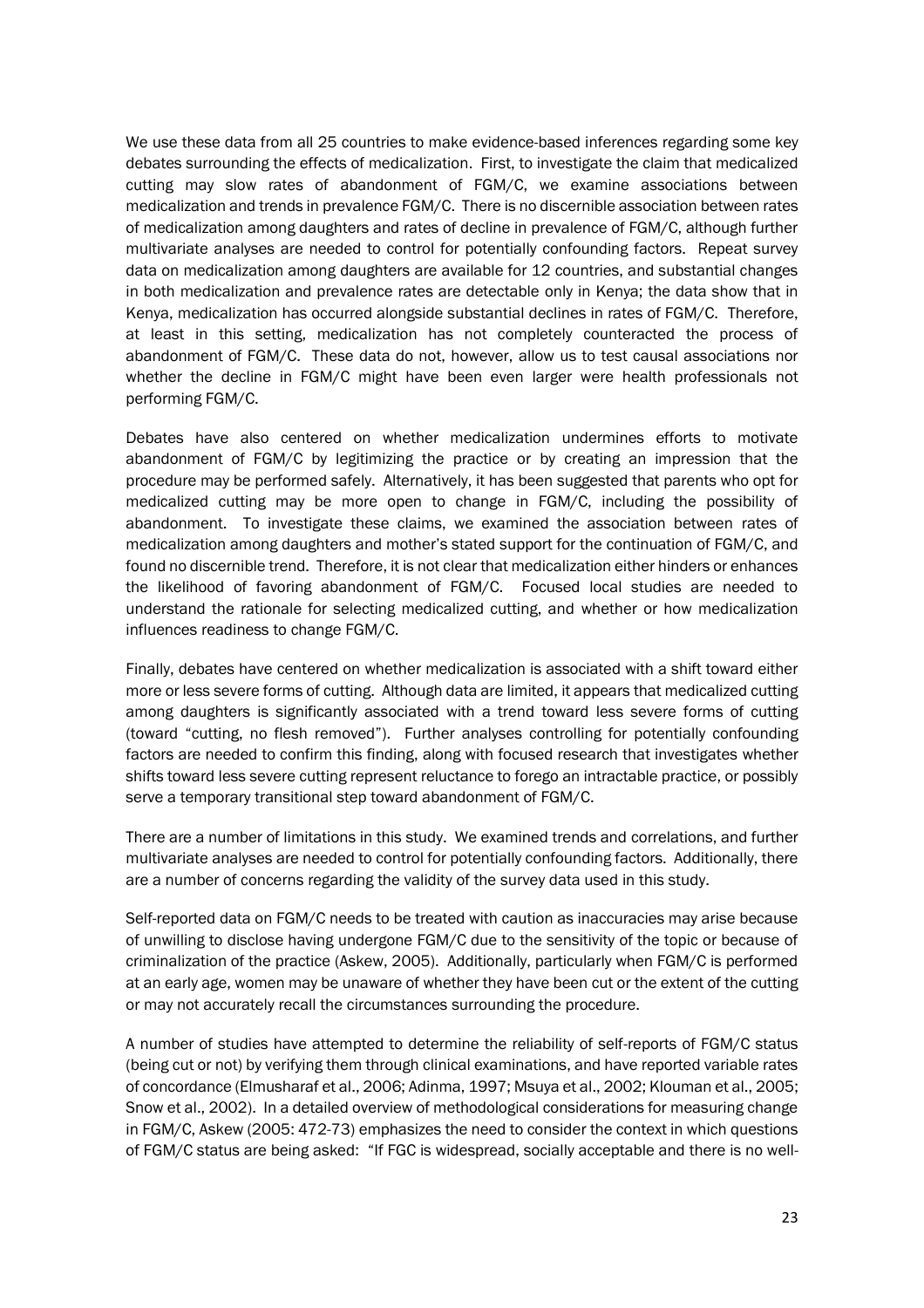publicized interventions causing people to question its acceptability and legality…, then selfreporting is likely to be valid. If there are reasons why it would not be attractive for respondents to declare that they are cut…, then self-reported measures should be questioned and ways sought to validate the results."

Studies of the correspondence between self-reported type of FGM/C and clinically observed type also report variable levels of disagreement, with more frequent under-reporting than over-reporting of the extent of cutting (Morison, et al., 2001; Elmusharaf et al., 2006). It may be difficult to make a clear correspondence between the local vernacular describing type and descriptions used in survey questions. Additionally, women may be unaware of the details of their own genital modification. Information on the FGM/C status of daughters, the type, and the circumstances surrounding the practice is generally regarded as more reliable than women's self-reports since daughter's FGM/C occurred more recently, and mothers are assumed to have been involved in the event (Yoder et al., 2004). Further details of concerns regarding validity of survey data on FGM/C have been addressed elsewhere (Shell-Duncan, 2016).

Most importantly, the FGC module used in the MICS and DHS surveys do not provide information on a number of issues that are of potential interest, such as data on the location where cutting was performed (home, private or state clinic or hospital, other), or training provided to either professional or traditional practitioners of FGM/C. The survey data also lack detailed information on local context that may provide insights what factors motivate parents to seek medicalized FGM/C or their daughters, or when and why health care professional elect to provide FGM/C. How can health care workers be discouraged from performing FGM/C? That is, in places where norms held by medical professionals include acceptability of performing FGM/C, how can these norms be shifted? What drives demand for medicalized cutting, and how does decision-making take place? Increasingly medical professionals are being asked to become involved in advocacy aimed at ending FGM/C (Kimani et al., 2016). How does this role influence their ability to establish trust with their patients and offer culturally competent care (Tharackan and Thompson, 2013)? Can advice from health care professionals be useful in reducing demand for medicalized cutting? As countries adopt and implement criminal law bans FGM/C, questions emerge on the role of health care providers in enforcement of legal bans on the practice. Some countries have adopted policies for mandatory reporting that raise novel ethical questions for health care professionals: how should medical professionals balance legal reporting requirements against loyalty to their patients? While medical ethics have long recognized the paramount importance of prioritizing patient confidentiality, this principle becomes challenged when FGM/C is criminalized and recognized a human rights violation (International Dual Loyalty Working Group, 2008). Further studies are needed to shed light on these important pressing questions.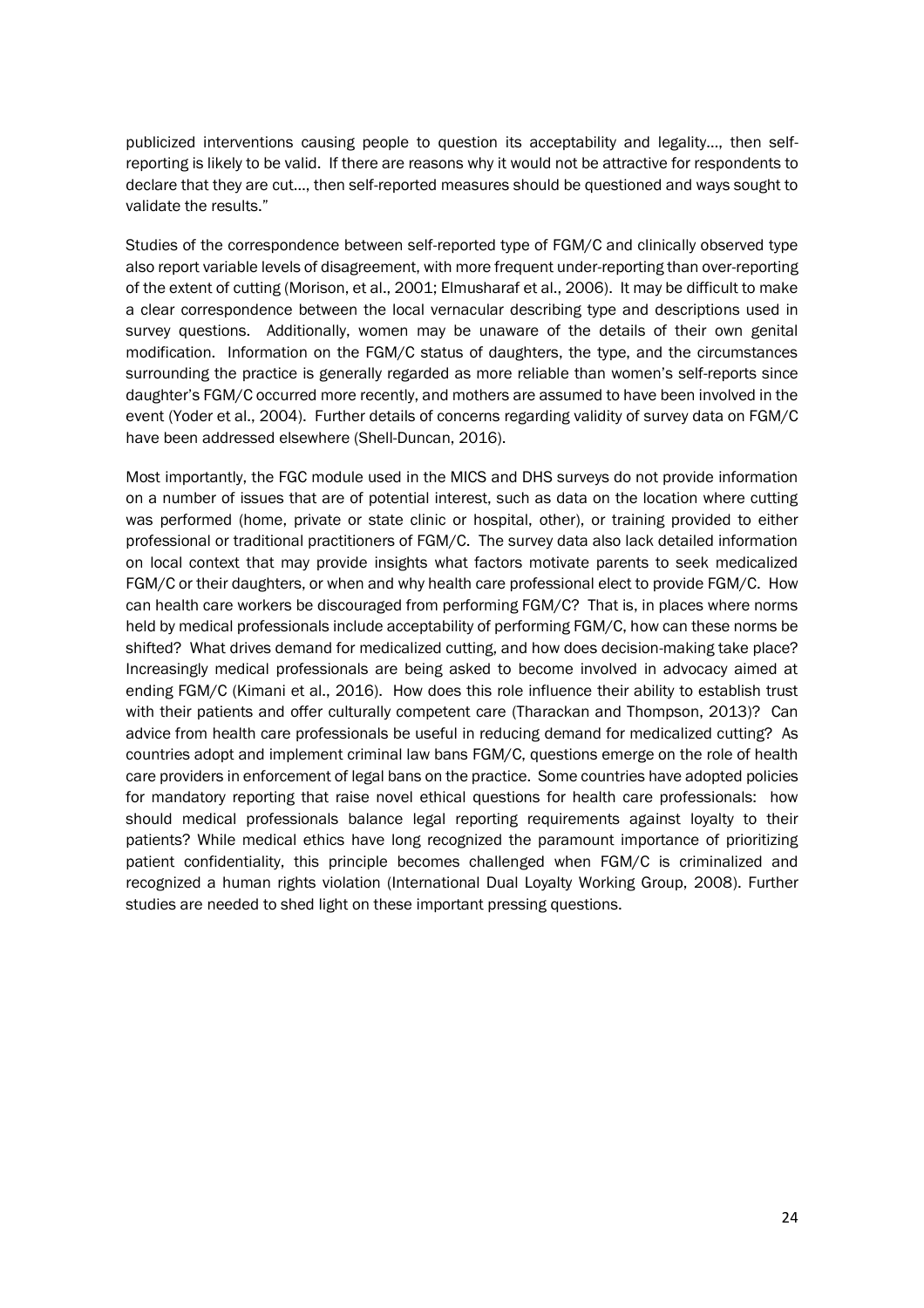### REFERENCES CITED

- Adinma, J. (1997). Current status of female circumcision among Nigerian Igbos. *West African Journal of Medicine, 16*, 227-231.
- American Association of Pediatrics (AAP) (2010). Policy statement Ritual genital cutting of female minors. American Academy of Pediatrics. *Pediatrics, 125*(5), 1088-1093.
- Anonymous (1996). Egyptian FGM policy fails to prevent girl's death. *Reproductive Freedom News, 5*(14), 8.
- Arora, K. S., & Jacobs, A. (2016). Female genital alteration: A compromise solution. *Journal of Medical Ethics, 42*(3), 148-154.
- Askew, I. (2005). Methodological issues in measuring the impact of interventions against female genital cutting. *Culture, Health and Sexuality, 7*(5), 463-477.
- Askew, I., Chaiban, T., Kalasa, B., & Sen, P. (2016). A repeat call for complete abandonment of FGM. *Journal of Medical Ethics, 142*(9), 619-620.
- Awaken (2006). *Newsletter of Equality Now, December, 2006*.
- Boyle, E. H. (2002). *Female Genital Cutting: Cultural Conflict in the Global Community*. Baltimore: Johns Hopkins University Press.
- Carr, D. (1997). *Female Genital Cutting: Findings from the Demographic and Health Surveys Program*. Calverton, MD: Macro International.
- Chege, J. N., Askew, I., & Liku, J. (2001). *An Assessment of the Alternative Rites Approach for Encouraging Abandonment of Female Genital Cutting in Kenya*. Retrieved from New York, NY: Population Council:
- Christoffersen-Deb, A. (2005). Taming tradition: medicalized female genital practices in western Kenya. *Medical Anthropology Quarterly, 19*, 402-418.
- Coleman, D. L. (1998). The Seattle Compromise: Multicultural Sensitivity and Americanization. *Duke Law Journal, 47*, 717-783.
- Coomaraswamy, R. (2004). *Fighting Violence Against Women as an International Right*. Paper presented at the University of Washington Speaker Series: Human Rights from the Bottom Up. Seattle, WA.
- Doucet, M.-H., Pallitto, C., & Groleau, D. (2017). Understanding the motivations of health care providers in performing female genital mutilation: An integrative review of the literature. *Reproductive Health* 14: 46, DOI 10.1186/s12978-017-0306-5.
- Elmusharaf, S., Elhadi, N., & Almroth, L. (2006). Reliability of self-reported form of female genital mutilation and WHO classification: cross sectional study. *BMJ, 333*(7559), 124-128.
- Gele, A. A., Bo, B. P., & Sundby, J. (2013). Attitudes toward female circumcision among men and women in two districts in Somalia: Is it time to rethink our eradication strategy in Somalia? *Obstetrics and Gynecology International*. doi:10.1155/2013/312734
- Gosselin, C. (2000). Handing over the knife: Numu women and the campaign against excision in Mali. In B. Shell-Duncan & Y. Hernlund (Eds.), *Female "Circumcision" in Africa: Culture, Controversy, and Change* (pp. 193-214). Boulder, CO: Lynne Rienner Publishers.
- Gruenbaum, E. (1982). The movement against clitoridectomy and infibulation in Sudan: Public health policy and the women's movement. *Medical Anthropology Newsletter, 13*(2), 4-12.
- Hernlund, Y. (2000). Cutting without ritual and ritual without cutting: Female "circumcision" and the re-ritualization of initiation in the Gambia. In B. Shell-Duncan & Y. Hernlund (Eds.), *Female "Circumcision" in Africa: Culture, Controversy, and Change* (pp. 235-252). Boulder, CO: Lynne Rienner Publishers.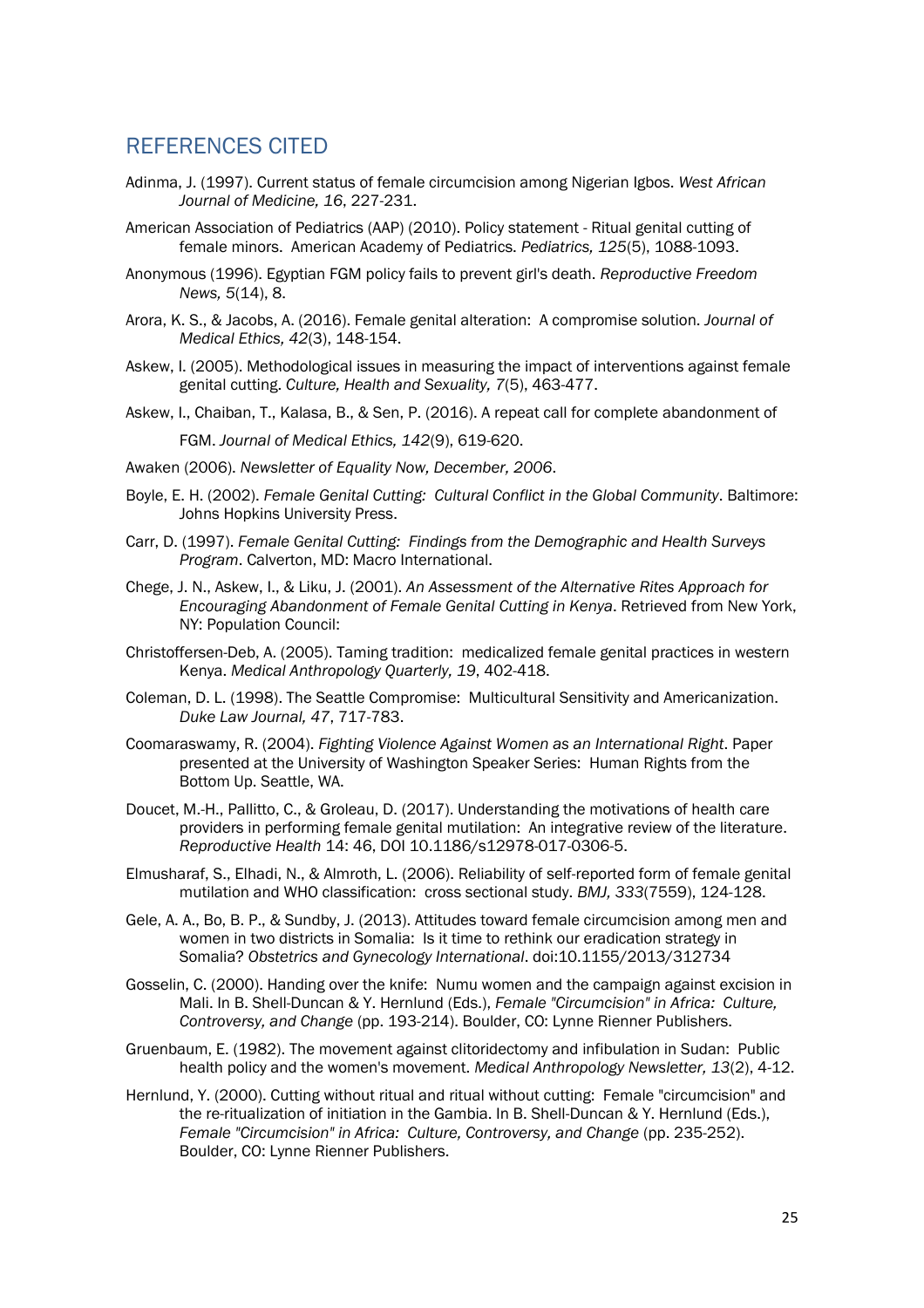- Hernlund, Y. (2003). *Winnowing Culture: Negotiating Female "Circumcision" in The Gambia.* (Ph.D. Dissertation), University of Washington, Seattle.
- Hernlund, Y., & Shell-Duncan, B. (2007). Contingency, context and change: Negotiating female genital cutting in The Gambia and Senegal. *Africa Today, 54*(4), 43-57.
- International Dual Loyalty Working Group (2008) *Introduction.* In (F. Allhoff, ed.): Physicians at War: The Dual-Lovalties Challenge. New York: Springer Publishers.
- Johansen, R.E.B. (2011). Health professionals should not perform female genital mutilation. In *Harmful Practices and Human Rights*. Sion, Switzerland: Institute International des Droits de l'Enfant, p. 157.
- Johansen, R. E. B., Diop, N. J., Laverack, G., & Leye, E. (2013). What works and what does not: A discussion of popular approaches for the abandonment of female genital mutilation. *Obstetrics and Gynecology International, http://dx.doi.org/10.1155/2013/348248*, 10 pages.
- Kaphle, S. (2000). *Report of Qualitative Research on the Communication Channels in use in Somalia*. Retrieved from Somalia: UNICEF.
- Kimani, S., Muteshi, J., Njue, C. (2016). *Health Impacts of FGM/C: A Synthesis of the Evidence*. Evidence to End FGM/C Programme: Research to Help Girls and Women Thrive. New York: Population Council. http://www.populationcouncil.org/EvidencetoEndFGM-C.
- Kingsley, P. (2014). Egypt's first female genital mutilation trial ends in not guilty verdict. *The Guardian, online edition, accessed December 1, 2014*. Retrieved from http://www.theguardian.com/world/2014/nov/20/egypt-first-female-genital-mutilationfgm-trial-not-guilty
- Klouman, E., Manongi, R., & Klepp, K. I. (2005). Self-reported and observed female genital cutting in rural Tanzania: Associated demographic factors, HIV and sexually transmitted infections. *Tropical Medicine and International Health, 10*(1), 105-115.
- Mathews, B. (2011). Female genital mutilation: Australian law, policy and practical challenges for

doctors. *MJA, 194*(3), 139-141.

Michaelson, R. (2016). First doctor convicted of FGM death in Egypt only spends three months in jail. *The Guardian online ed., https://www.theguardian.com/world/2016/aug/02/egyptian-doctor-convicted-of-fgm-*

*death-serves-three-months-in-jailm ,* accesses August 10, 2016.

- Modrek, S., & Liu, J. X. (2013). Exploration of pathways related to the decline in female circumcision in Egypt. *BMC Public Health, 13*, 921. http://www.biomedcentral.com/1471-2458/1413/1921.
- Morison, L. C., Scherf, C., Ekpo, G., Paine, K., West, B., Coleman, R., & Walraven, G. (2001). The long-term reproductive health consequences of female genital cutting in rural Gambia: A community-based survey. *Tropical Medicine and International Health, 6*(8), 643-653.
- Msuya, S. E., Mbizvo, E., Hussain, A., Sundby, J., Sam, N. E., & Stray-Pedersen, B. (2002). Female genital cutting in Kilimanjaro, Tanzania: Changing attitudes? *Tropical Medicine and International Health, 7*(2), 159-165.
- Muteshi, J., Miller, S., & Belizan, J. (2016). The ongoing violence against women: female genital mutilation/cutting. *Reproductive Health, 13*(1), 44-47.
- Muteshi, J., & Sass, J. (2005). *Female Genital Mutilation in Africa: An Analysis of Current Abandonment Approaches*. Nairobi, Kenya: PATH:
- Njeru, H. N., & PATH-Kenya Staff. (1996). *Female Circumcision in Nyeri, Embu, and Machakos Districts of Kenya: Report on Key Informant Interviews*. Retrieved from Kenya: Program for Appropriate Technology in Health: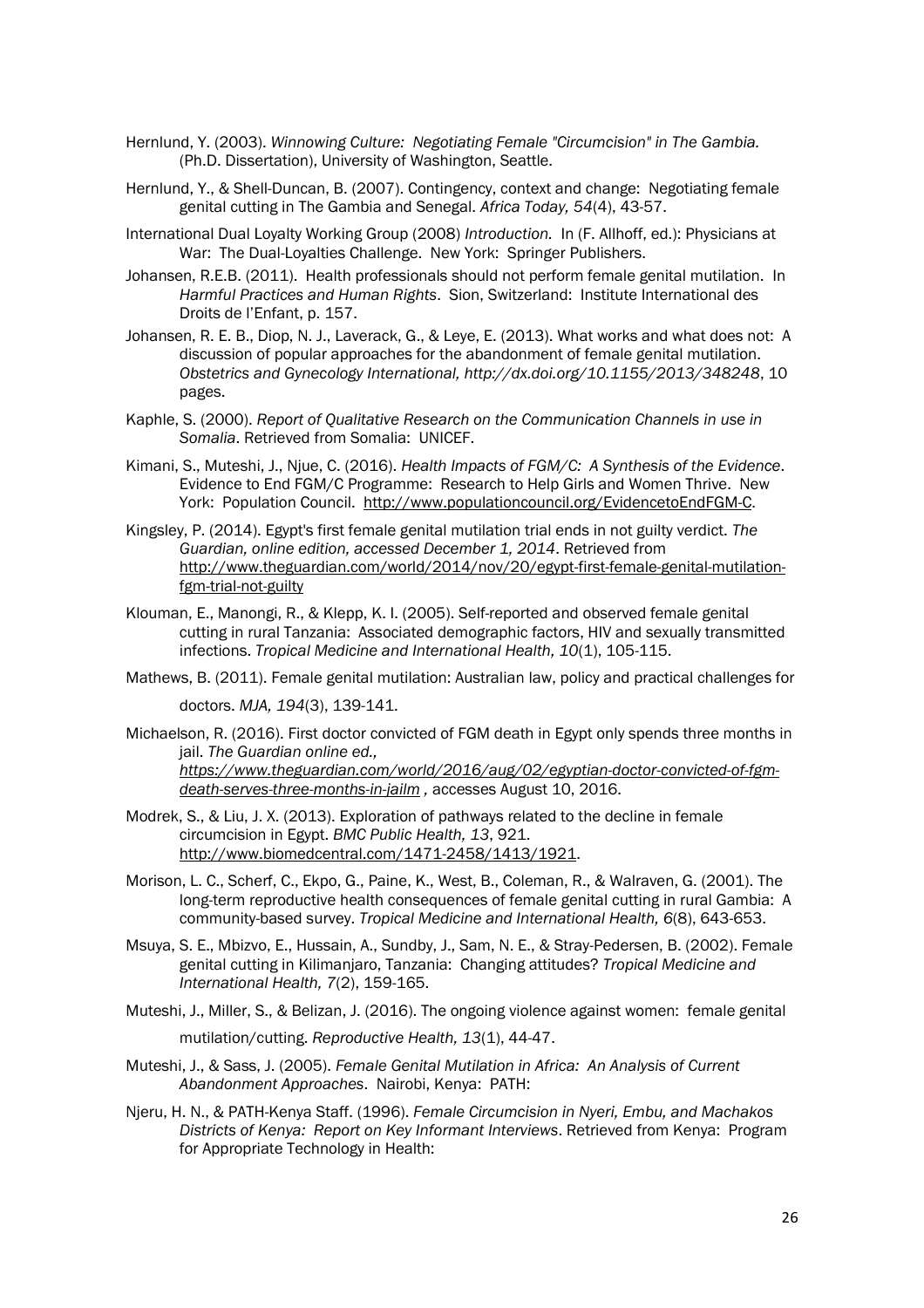- Njue, C., & Askew, I. (2004). *Medicalization of female genital cutting among the Abagusii in Nyanza Province, Kenya*. Nairobi, Kenya: Frontiers in Reproductive Health Program, Population Council.
- Obermeyer, C. M. (1999). Female genital surgeries: The Known, the unknown, and the unknowable. *Medical Anthropology Quarterly, 13*(1), 79-105.
- Obermeyer, C. M. (2003). The health consequences of female circumcision: Science, advocacy, and standards of evidence. *Medical Anthropology Quarterly, 17*(3), 394-412.
- Obiora, L. A. (1997). Bridges and barricades: rethinking polemics and intransigence in the campaign against female circumcision. *Case Western Law Review, 47*(2), 275-378.
- Orubuloye, I. O., Caldwell, P., & Caldwell, J. (2000). Female "circumcision" among the Yoruba of Southwestern Nigeria: The beginning of change. In B. Shell-Duncan & Y. Hernlund (Eds.), *Female "Circumcision" in Africa: Culture, Controversy and Change* (pp. 73-94). Boulder, CO: Lynne Rienner Publishers, Inc.
- Rasheed, S. M., Abd-Ellah, A. H., & Yusef, F. M. (2011). Female genital mutilation in Upper Egypt in the new millennium. *International Journal of Gynecology and Obstetrics, 114*(1), 47- 50.
- Serour, G. (2013). Medicalization of female genital mutilation/cutting. *African Journal of Urology, 19*(3), 145-149.
- Shell-Duncan, B. (2001). The medicalization of female "circumcision": Harm reduction or promotion of a dangerous practice? *Social Science and Medicine, 52*, 1013-1028.
- Shell-Duncan, B. (2008). From health to human rights: Female genital cutting and the politics of intervention. *American Anthropologist, 110*(2), 225-236.
- Shell-Duncan, B., & Hernlund, Y. (2000). Female "circumcision" in Africa: Dimensions of the practice and debates. In B. Shell-Duncan & Y. Hernlund (Eds.), *Female "Circumcision" in Africa: Culture, Controversy and Change* (pp. 1-40). Boulder, CO: Lynne Rienner Publishers, Inc.
- Shell-Duncan, B., Hernlund, Y., Wander, K., & Moreau, A. (2010). *Contingency and Change in the Practice of Female Genital Cutting: Dynamics of Decision Making in Senegambia. Summary Report. http://csde.washington.edu/bsd*. Date accessed: January 5, 2010.
- Shell-Duncan, B., Naik, R., & Feldman-Jacobs, C. (2016). *A State-of-the-Art Synthesis on Female Genital Mutilation/Cutting: What Do We Know Now? October 2016*. New York: Population Council http://www.popcouncil.org/EvidencetoEndFGM-C.
- Shell-Duncan, B., Wander, K., Hernlund, Y., & Moreau, A. (2013). Legislating change? Responses to criminalizing female genital mutilation/cutting in Senegal. *Law and Society Review, 47*(4), 803-835.
- Shell-Duncan, B. (2016). *Considerations on the Use and Interpretation of Survey Data on FGM/C.* Evidence to End FGM/C Programme: Research to Help Girls and Women Thrive. New York: Population Council. http://www.populationcouncil.org/EvidencetoEndFGM-C.

Sirgany, S. (2016). Egypt toughens punishment on female genital mutilation. *CNN online ed.,*  http://www.cnn.com/2016/12/08/middleeast/egypt-law-fgm/, accessed December 29, 2016.

- Snow, R. C., Slanger, T. E., Okonofu, F. E., Oronsaye, F., & Wacker, J. (2002). Female genital cutting in southern urban and peri-urban Nigeria: Self-reported validity, social determinants and secular decline. *Tropical Medicine and International Health, 7*(1), 91- 100.
- Thiam, M. (2016). *Female Genital Mutilation/Cutting (FGM/C) and Child Marriage in Sudan: Are There Any Changes Taking Place?* Khartoum: UNICEF.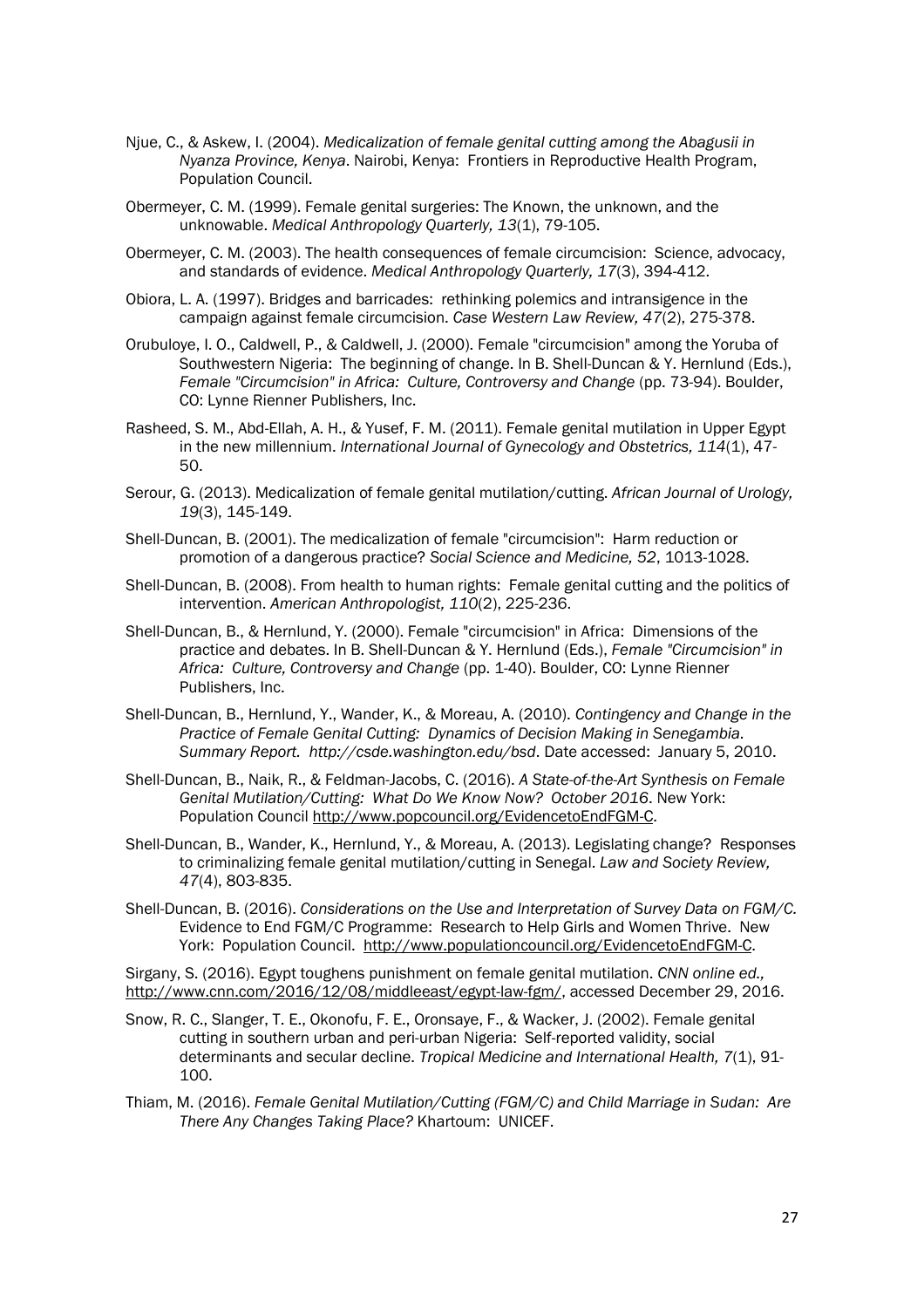- Tharackan, R. and Thompson, S. (2013) Redefining the concept of cultural competence: Building on decades of progress. Medical Journal of Australia 199(1): 35-38.
- Thomas, L. (2000). "Ngaitana (I will circumcise myself)": Lessons from colonial campaigns to ban excision in Meru, Kenya. In B. Shell-Duncan & Y. Hernlund (Eds.), *Female "Circumcision" in Africa: Culture, Controversy, and Change* (pp. 129-150). Boulder, CO: Lynne Rienner Publishers.
- Toubia, N., & Izett, S. (1998). *Female Genital Mutilation: An Overview*. Geneva: World Health Organization.
- U.N. Joint Statement. (1997). *Female Genital Mutilation: A Joint WHO/UNICEF/UNFPA Statement*. Retrieved from Geneva: World Health Organization:
- U.N. (1991). *Review of Further Developments in Fields with which the Sub-Commission has been Concerned: Study on Tradition Practices Affecting the Health of Women and Children* (E/CN.4/Sub.2/1991/6). United Nations Economic and Social Council.
- UNICEF. (2005). *Changing a Harmful Social Convention: Female Genital Mutilation/Cutting*. Florence, Italy: United Nations Children's Fund (UNICEF).
- UNICEF. (2014). *Female Genital Mutilation/Cutting: What might the future hold?* New York: UNICEF.
- UNICEF (2016). Female Genital Mutilation/Cutting: A Global Concern. New York: UNICEF. https://www.unicef.org/media/files/FGMC\_2016\_brochure\_final\_UNICEF\_SPREAD.pdf. Date accessed: December 10, 2016.
- UNFPA (nd). Female genital mutilation. Egypt. http://egypt.unfpa.org/topics/female-genitalmutilation-0, date accessed: February 11, 2017.
- Valderrama, J. (2002). Female genital mutilation: Why are we so radical? *The Lancet, Feb. 9*, 359.
- van der Kwaak, A. (1992). Female circumcision and gender identity: A questionable alliance? *Social Science and Medicine, 35*(6), 777-787.
- WHO (1999). *Female Genital Mutilation: Programmes to Date: What Works and What Doesn't. A Review* (WHO/CHS/WMH/99.5). Geneva: World Health Organization.
- WHO (2008). *Eliminating female genital mutilation: An Interagency statement. (WHO, UNFPA, UNICEF, UNIFEM, UNHCHR, UNHCR, UNECA, UNESCO, UNDP, UNAIDS)*. Geneva: World Health Organization.
- WHO (2010). *Global Strategy to Stop Health-Care Providers from Performing Female Genital Mutilation*. Geneva: World Health Organization.
- Yoder, P. S., Abderrahim, N., & Zhuzhani, A. (2004). *Female Genital Cutting in the Demographic and Health Surveys: A Critical Comparative Analysis*. Calverton, Maryland: Macro International.